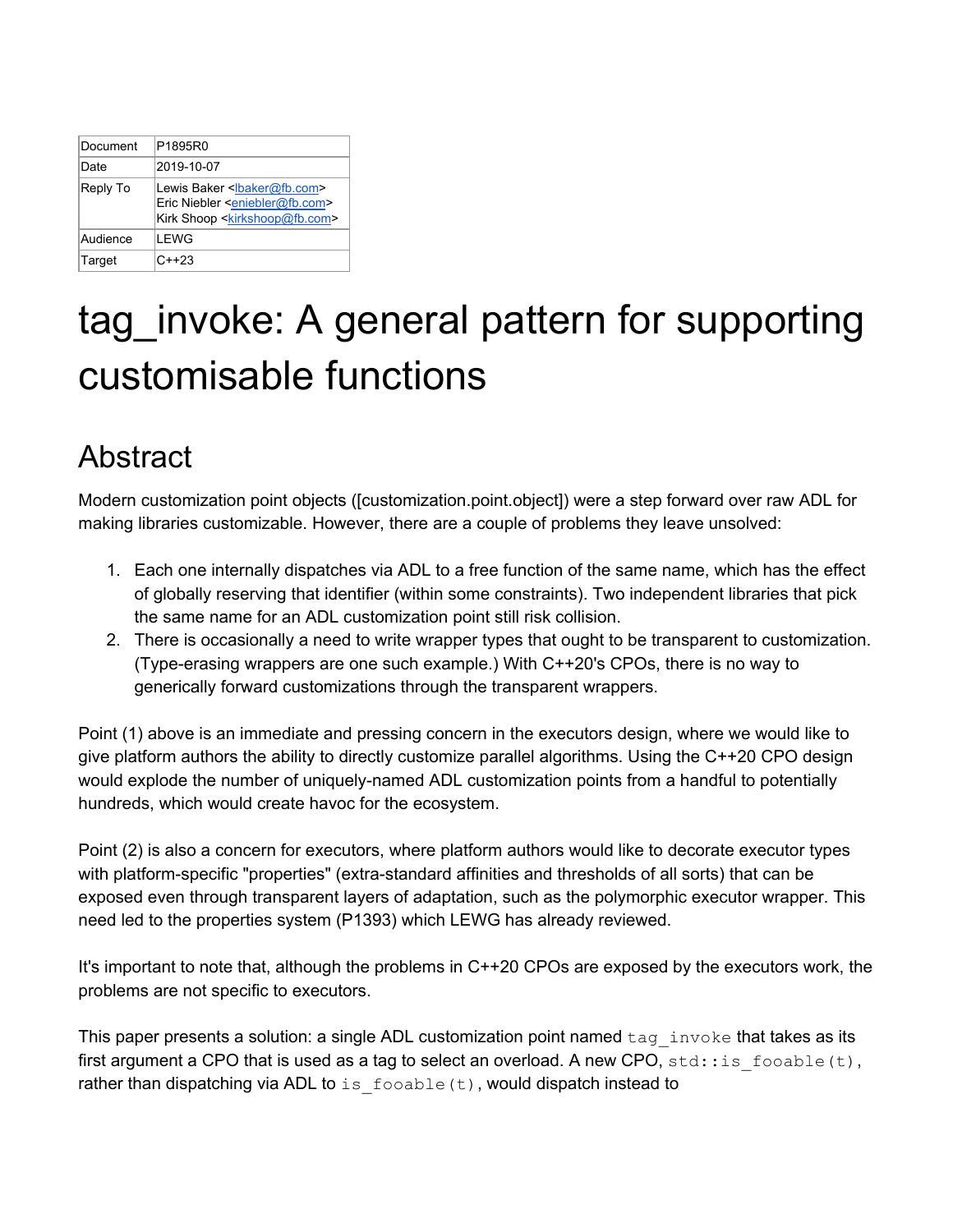tag invoke(std::is fooable, t). As will be shown below, this neatly solves both problems described above without the need for a separate properties system.

## **Overview**

This paper proposes defining a standard, uniform mechanism for customisable functions exposed as customisation-point-objects (CPOs) to allow user-defined types to customise the behaviour of those operations without requiring the use of a separate ADL name for each CPO.

This would add a new meta-customisation-point-object called  $\text{std}$ :  $\text{tag}$  invoke that abstracts away the mechanism of evaluating an unqualified call to  $tan$  invoke() that finds the appropriate overload by ADL.

Customisation-point-objects are then implemented in terms of calls to overloads of  $taq\_invoke()$  that pass the CPO itself as the first argument, allowing it to tag-dispatch to an appropriate overload for that CPO based on the type of the first parameter. CPOs can optionally dispatch to some default implementation if no overload of tag invoke() could be found.

Customisations of a CPO define overloads of tag invoke() found by ADL, typically defined as hidden friend functions to avoid making the overload-set unnecessarily large, and that take the CPO object as the first argument and specialise on one or more of the other argument types.

#### For example:

```
// Define a new CPO named mylib::foo()
namespace mylib
{
 inline constexpr struct foo_fn {
   template<typename T>
   auto operator()(const T& x) const ->
     std::tag_invoke_result_t<foo_fn,const T&> {
     // CPO dispatches to tag_invoke() call
    // passes the CPO itself as first argument.
     return std::tag invoke(*this, x);
   }
 } foo{};
}
// Use the mylib::foo() CPO
template<typename T>
requires std::invocable<decltype(mylib::foo),
                        const T&>
bool print foo(const T& value) {
 // Just call the CPO like an ordinary function
 std::cout << mylib::foo(value) << std::endl;
}
                                                   // Customise the mylib::foo() CPO for my_type
                                                   namespace otherlib
                                                   {
                                                    class other type {
                                                      ...
                                                   private:
                                                     // Provide an overload of tag invoke() with
                                                      // the CPO as the first argument.
                                                      friend int tag_invoke(std::tag_t<mylib::foo>,
                                                                            const other type& x) {
                                                        return x.value_;
                                                       }
                                                       int value_;
                                                     };
                                                   }
                                                   // Can now call print foo() function.
                                                   void example() {
                                                   otherlib::other_type x;
                                                   print foo(x);
                                                   }
```
Note: Code that just wants to use/call a customisable function does not need to know anything about tag invoke(). It can just call the CPO as if it were an ordinary function. The tag invoke()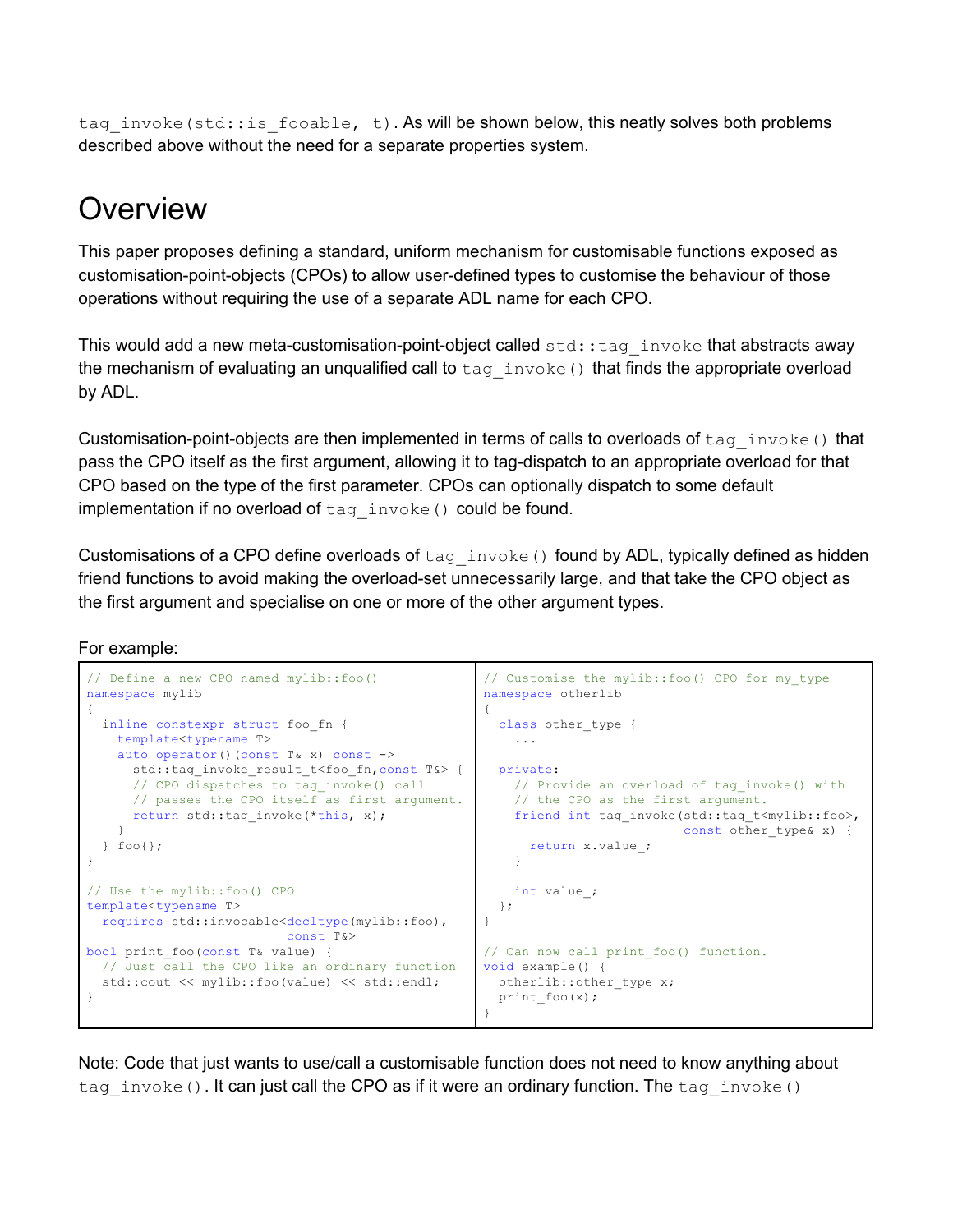mechanism is used only in the implementation of customisable functions and by types that want to customise the implementation of the function.

This approach to defining CPOs has a number of important properties:

#### **It centralises and hides away the mechanics of defining customisation-points that allow customisation by defining functions found by ADL.**

This greatly simplifies the amount of boiler-plate needed to define a new customisation-point. No longer do you need to:

- define the CPO type in an unspecified, private namespace
- optionally define a poison-pill overload of the ADL function for unqualified calls in that context from finding the ADL name in parent namespaces
- define the constexpr CPO in a separate inline namespace that will not be found by the CPO type's operator() so that it doesn't result in recursively calling itself, and add a 'using namespace' declaration to bring the CPO into the parent namespace without conflicting with hidden friends that might be also defined in that namespace.

#### **It solves the problem of CPOs defined by different libraries potentially conflicting if they happen to use the same name and signature for the ADL function but have different semantics.**

By incorporating the type of the CPO itself in the signature of the ADL function it becomes possible to allow two CPOs with the same name but defined in different namespaces, possibly in unrelated libraries, to be disambiguated by having customisations explicitly specify the type of the CPO that they intended to customise.

This prevents a type from accidentally providing a customisation for a CPO that they did not intend to, and also allows a type to simultaneously customise/implement an arbitrary set of CPOs without worrying about potential naming conflicts that might otherwise arise were CPO-specific names used to dispatch to ADL-overloads.

This has the added benifit that we only need to reserve a single ADL name, tag invoke, which can then be used by all CPOs.

#### **It provides a single ADL name with a uniform structure for the customisations.**

Having a single ADL name to customise, ie. tag invoke(), and a uniform structure to these overloads, always taking the CPO itself as the first argument, makes it possible to build adapters that generically forward through calls to CPOs involving the adapter type to an underlying object.

For example, one such adapter that can be built using this is a generic type-erasing adapter that can forward through calls to an arbitrary list of CPOs through to the concrete implementations.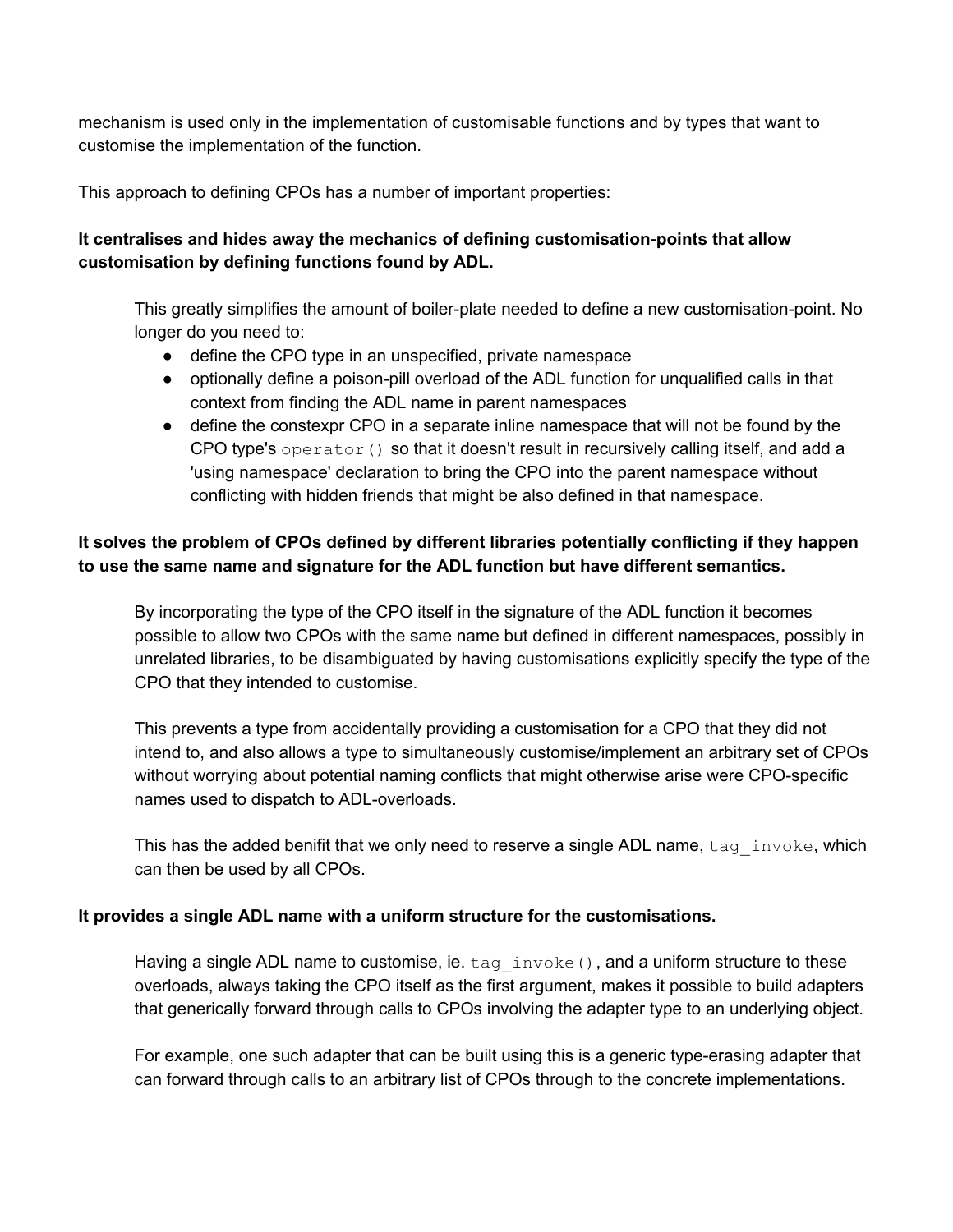**It provides a simpler and more direct representation of customisable functions compared to using query/prefer/require as described in P1393R0.**

The use of  $tag$  invoke-based CPOs provides many of the same benefits that P1393 properties provide but does so with a more general facility that also naturally supports customisable algorithms.

With P1393 properties, full support for customizable parallel algorithms would require a new standard property for every overload of every standard parallel algorithm. With tag invoke, no additional properties are needed; the algorithm CPO itself, which needs to exist anyway, suffices. We could even reuse the ones that already exist in the  $\text{std:}$ : ranges namespace.

We believe that tag invoke-based CPOs meet the needs of the P1393 properties mechanism while being simpler, more general, and more in keeping with the existing design of the STL. If, however, it is decided that the query/prefer/require/require\_concept CPOs are still desired, they can trivially be implemented on top of  $tag$  invoke.

## Motivation / Goals

The high-level goals of this facility are:

- To make it simpler to define customisable functions as CPOs
- To provide a uniform interface for customising these functions
- To allow adapter types, such as type-erasing adapters, to forward through calls to CPOs involving the adapter type to the equivalent call of the CPO with the wrapped type in a generic way.
- Provide a mechanism for customisable functions that avoids the potential for naming conflicts inherent in picking names from a global scope (names found by ADL, names of member functions)

While the main driver for adding this facility has been in support of customisation of async algorithms in the domain of executors and sender/receiver, it is expected that many other domains will also want to define interfaces in terms of customisable functions or CPOs.

This facility is entirely general and is not specific to any particular domain.

## Customisable functions/algorithms

The primary motivation for this capability is to allow libraries to define functions/algorithms that can be customised externally by user-defined types, allowing them to define alternative implementations when the function is invoked with particular argument types.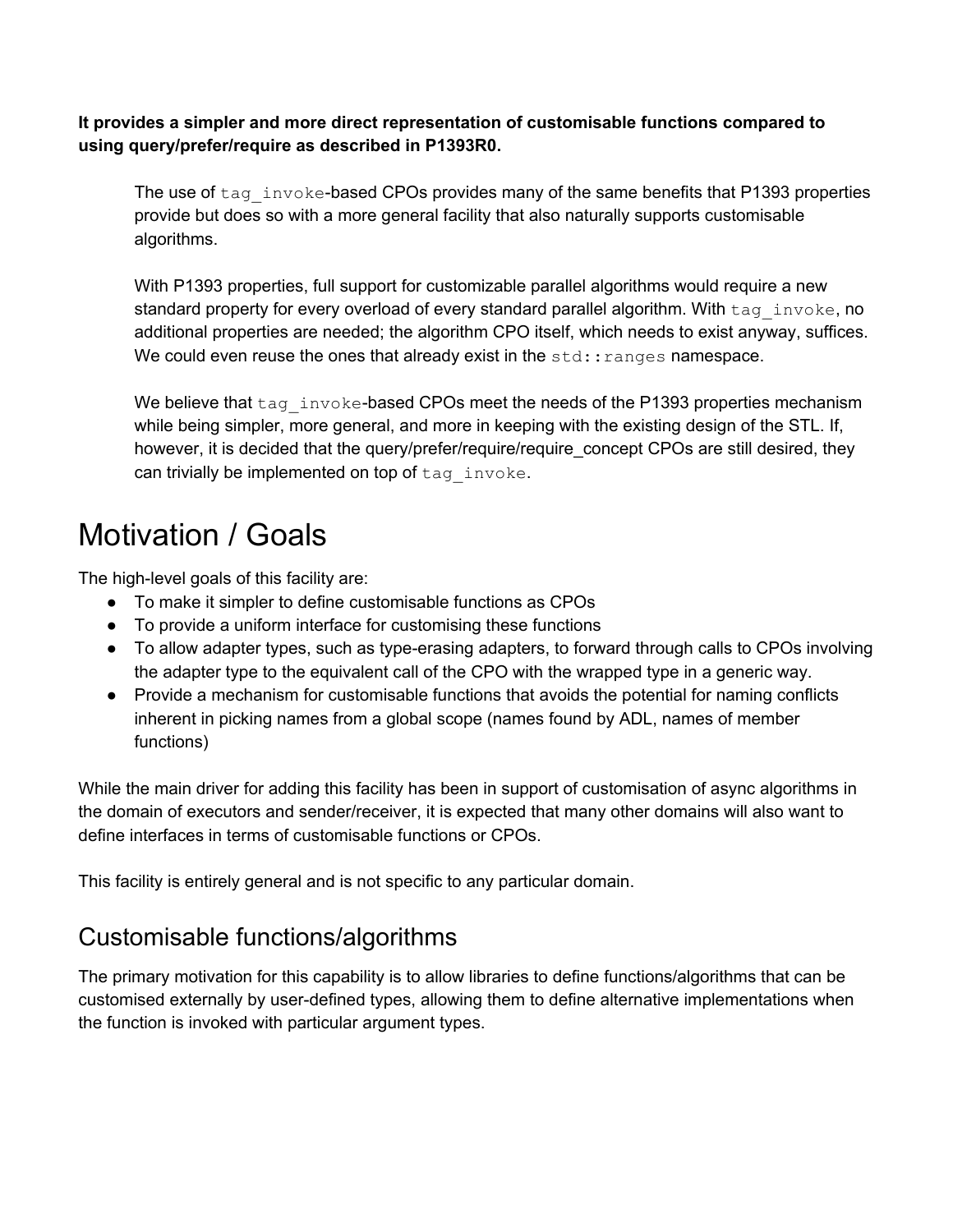A given customisable function can provide a default implementation, typically in terms of some base concept that it constrains its arguments on. If someone invokes the function with types that have not customised the function then the call will dispatch to the default implementation.

If a customisable function has not defined a default implementation then it effectively acts as a basis operation and user-defined types need to explicitly implement a customisation of this function for it to be callable with those types.

Thus customisable functions can be broadly split into two main categories:

- *basis operations* These are customisable functions with no default implementation. Customisations for these operations must be defined for them to be callable. User-defined types will typically customise basis operations in order to satisfy some higher-level concept.
- *customisable algorithms* Customisable functions that have a default implementation defined in terms of some set of basis operations, but that allow user-defined customisations of the algorithm. Customisable algorithms are not used in the definition of new concepts.

The ability to allow user-defined types to customise standard library algorithms for their types allows generic code to continue calling standard library algorithm functions, while allowing those calls to dispatch to more efficient implementations than the generic implementation provided by the standard library when called with certain combinations of argument types.

For example, the paper  $P1171R0$  proposes a function  $sync$  wait() that blocks the current thread until some asynchronous operation, represented as a Sender passed as its only parameter, completes. This sync\_wait() function can be implemented as a generic algorithm in terms of the Sender interface by attaching a callback to the Sender and using standard thread-synchronisation primitives to block until the callback is invoked. However, there may be certain types of Senders that may have a more efficient implementation of sync wait().

For example a Sender that represents the execution of a CUDA kernel on a GPU might be able to implement the semantics of  $sync$  wait() more efficiently by calling the  $cudaEventSynchronic ()$ function. Thus an implementer of such a sender might want to customise the implementation of sync\_wait() so that if generic code were to call sync\_wait() with their sender type that it would dispatch the call to the more efficient implementation.

## Simplifying definition of CPOs

The paper [N4381](https://wg21.link/N4381) by Eric Niebler introduced the design of customisation-point objects (CPOs) as a better abstraction for implementing customisation-points that find customisations by ADL. This is the approach that has been adopted by the recent std:: ranges CPOs added in C++20.

Say we want to define a CPO,  $mylib::foo$ , that will dispatch to an overload of  $foo()$  that is found by ADL, if such an overload exists. If we were to follow the same approach as the  $std:range$  CPOs then, to avoid all of the issues outlined in N4381, we would need to define our CPO as follows: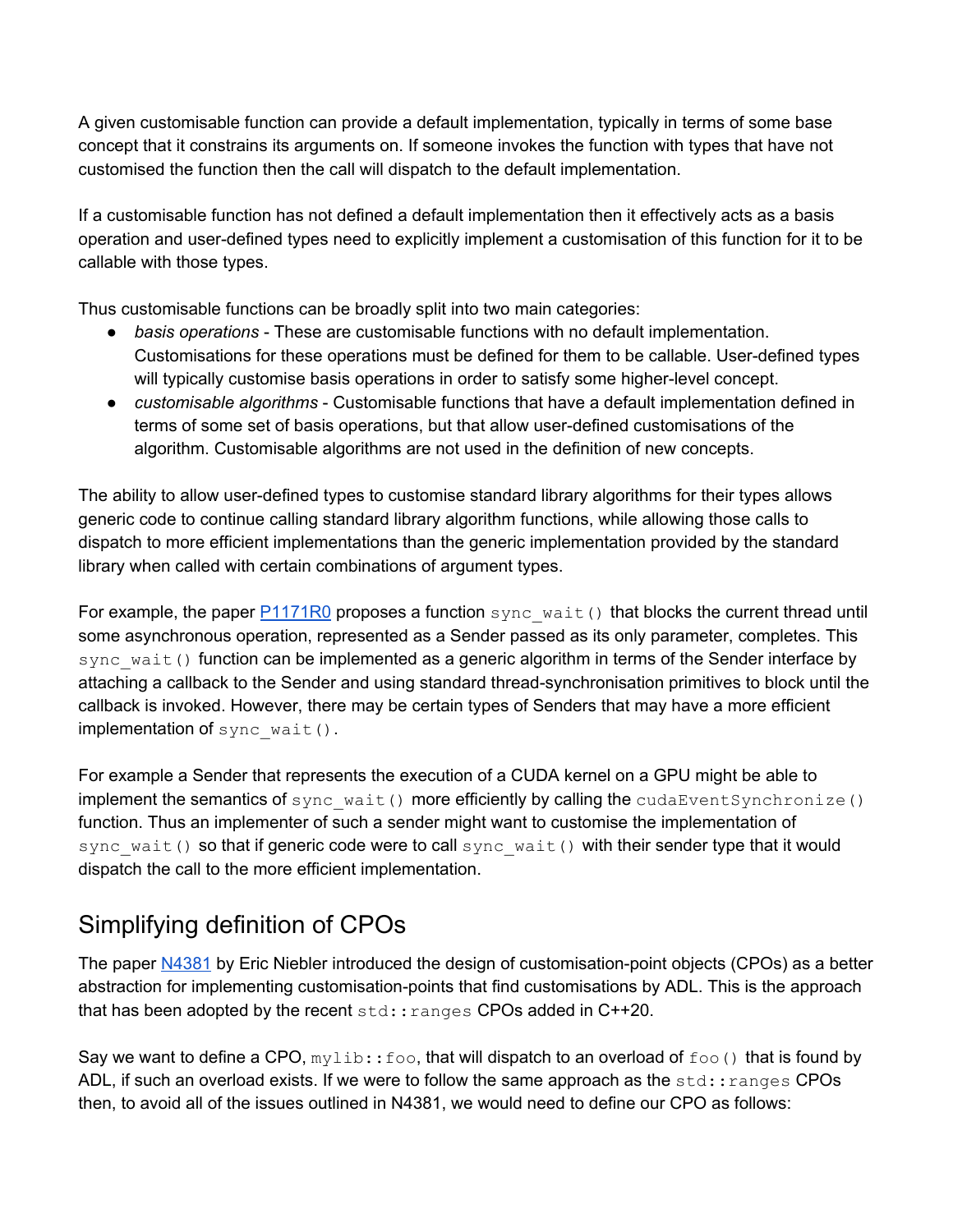```
namespace mylib
{
  namespace foo cpo detail
\left\{ \begin{array}{c} \end{array} \right. // "poison pill" to hide overloads of foo() that might be found in parent namespace.
     // We want to limit to only finding overloads by ADL.
     void foo() = delete;
     // Define function object with operator() that forwards to call to unqualified 'foo()'
     struct foo_fn {
       template<typename T>
       auto operator()(T&& x) const
           noexcept(noexcept(foo((T&&)x)))
           -> decltype(foo((T&&)x)) {
         return foo((T&&)x);
 }
     };
   }
   // Define 'foo' object in an inline nested namespace.
   // This is necessary to avoid potential conflicts that can arise from having types in
   // 'mylib' that define customisations of 'foo()' as hidden friends, thus implicitly
   // adding functions with name 'foo' in the enclosing namespace,
   // at the same time as having an object with name 'foo' in the same namespace.
   inline namespace foo_cpo
\left\{ \begin{array}{c} \end{array} \right.inline constexpr foo cpo detail::foo fn foo{};
   }
}
```
This is a lot of boiler-plate that we need to go through to be able to define a new CPO.

We would ideally be able to reduce the amount of boiler-plate and magic incantations required to define a CPO to something more concise and with fewer pitfalls than the above. It should be easy for applications to define their own CPOs without needing to write a lot of code.

With this proposal we can write a CPO more simply in terms of tag\_invoke as follows:

```
namespace mylib
{
  inline constexpr struct foo_fn {
    template<typename T>
    auto operator()(T&& x) const
       noexcept(noexcept(std::tag_invoke(*this, (T&&)x)))
        -> decltype(std::tag_invoke(*this, (T&&)x)) {
     return std::tag invoke(*this, (T&&)x);
     }
   } foo{};
}
```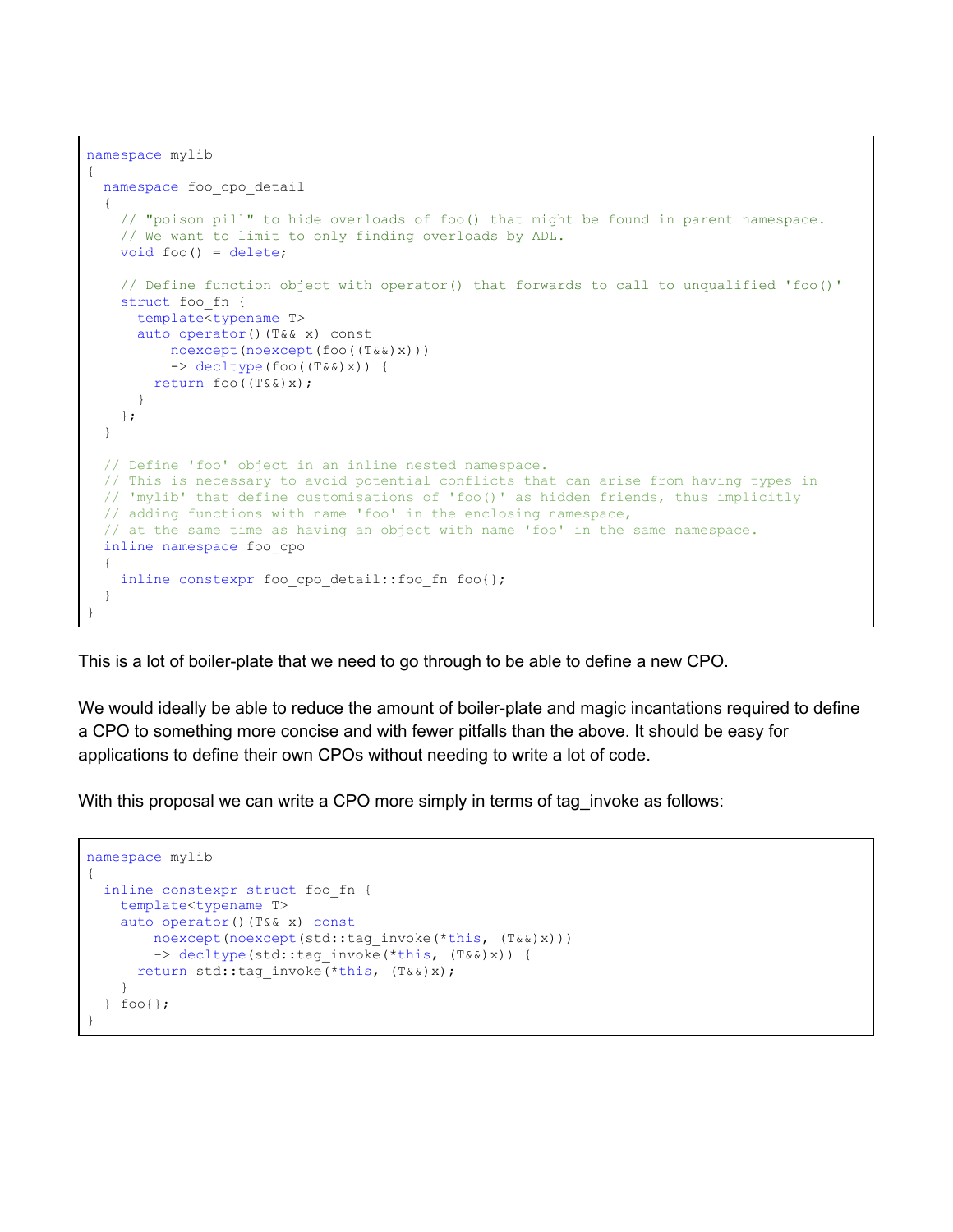The fact that the ADL name is different from the name of the CPO also means that we do not have to put the CPO in a different namespace to avoid potential conflicts with friend functions declared by types in the same namespace that are trying to customise the CPO.

### Avoiding problems with name-based ADL customisation

The existing approach to defining CPOs, such as the approach taken by  $std:ranges::begin($ , et.al., is to have the CPO dispatch to a call to a particular function name with the overload found by ADL.

While this approach works well for well-known idioms and concepts, like that of a std::ranges::range, this approach does not scale well if we start applying it to making a large number of algorithms customisable.

Each time we use a name found by ADL we are effectively imbuing that name with special meaning globally. A call to an unqualified function name can result in that name being found in any namespace associated with the arguments to the call, regardless of whether the overloads that are found were intended as customisations of the CPO that is calling them or not.

This can lead to surprising behaviour if an unrelated function is found that just happens to be callable with the same name and arguments.

It can also lead to conflicts if two libraries independently define customisation points that use the same name and signature but that have different semantics.

e.g. A library defines shapelib::size(const T& shape)CPO that dispatches to the size (shape) function found by ADL and is intended to return the size of a shape in pixels, whereas std::ranges::size(const T& range) also dispatches to size(range) function but is intended to return the number of elements in the range. If I have a shape type that is a container of shapes then it may not be possible to simultaneously customise both of these CPOs for the same type. And worse, a call to one of the CPOs may end up finding an overload intended as a customisation of the other.

The same argument about conflicting names also applies to member functions. I can't have a type that has both a . size() method that returns the number of pixels and a . size() method that returns the number of elements in the container.

These problems will become more prevalent as more libraries, the standard library included, seek to define customisation points, particularly if libraries start to allow algorithms to be customisable, not just basis operations.

This proposal addresses this problem by disambiguating ADL calls by having overloads specify the type of the CPO as the first argument. Different CPOs with the same name can be defined in different namespaces and so we can disambiguate between customisations of two CPOs with the same name by explicitly mentioning the type of the CPO that a customisation is intended for.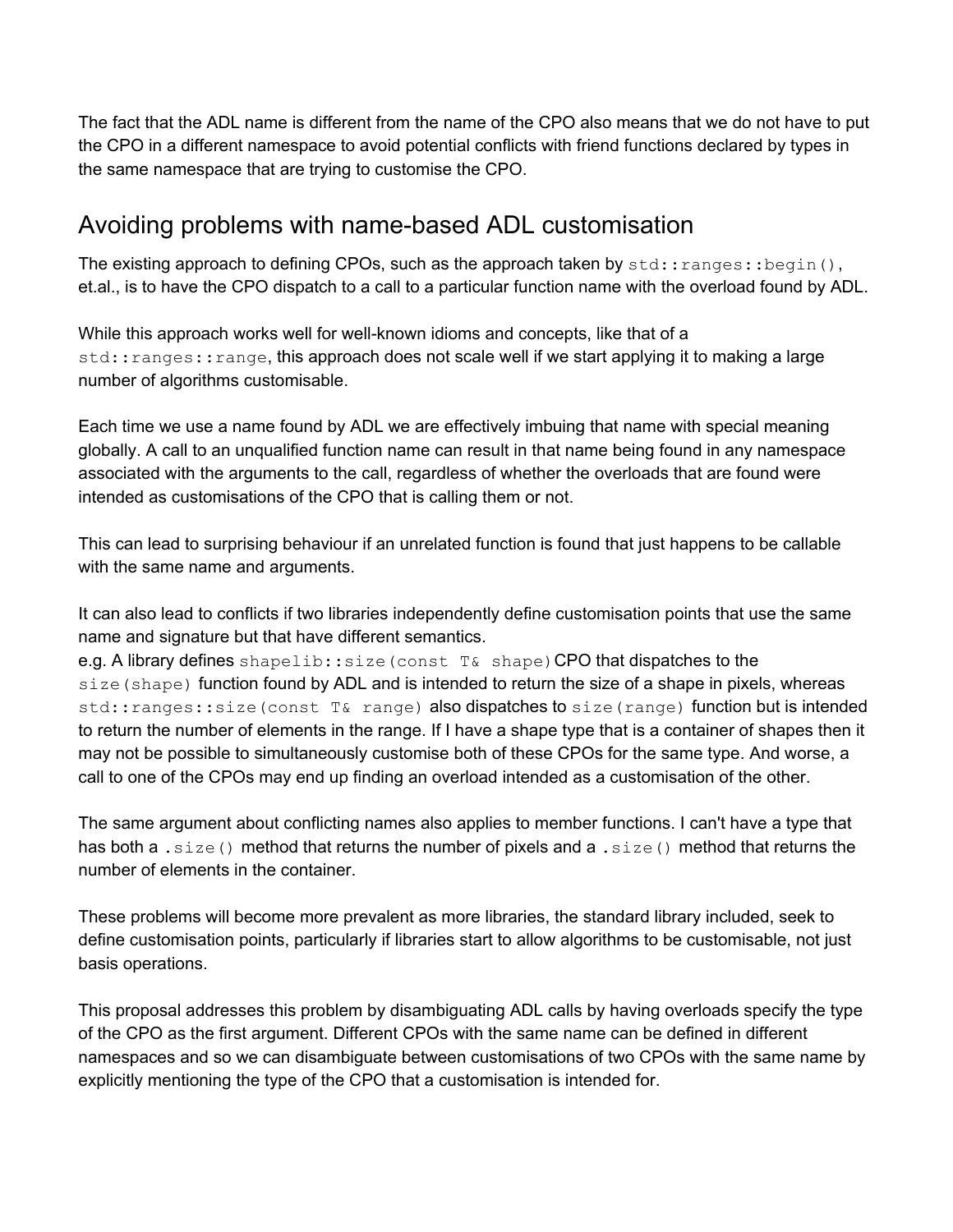For example:

```
namespace shapelib
{
  template<shape S>
  class composite_shape
   {
  public:
     ...
   using iterator = typename std::vector<S>::iterator;
   iterator begin() { return shapes .begin(); }
   iterator end() { return shapes .end(); }
  private:
    // Separately customise std::ranges::size and shapelib::size
    friend size_t tag_invoke(std::tag_t<std::ranges::size>, const composite_shape& s) {
      // Return number of elements
     return shapes .size();
     }
   friend size t tag_invoke(std::tag_t<shapelib::size>, const composite shape& s) {
      // Return the max size of the child objects.
     size t size = 0; for (auto& child : s.shapes_) {
       size = std::max(shapelib::size(child), size);
      }
      return size;
    }
   std::vector<S> shapes ;
  };
```
This approach is similar to that proposed independently by  $P1665R0$ , but has a few important differences.

## Supporting generic adapters that pass-through CPO calls

One of the limitations of using name-based customisation points is that it becomes difficult to customise a set of CPOs in a generic way. This makes it difficult to build adapter types that would otherwise be transparent to certain CPO calls, passing the call through to a corresponding call to the CPO on the wrapped type.

For example, say we wanted to write an adapter that customised calls to a get executor() CPO to return a particular executor object but that otherwise forwarded all other CPOs invoked with the adapter as the first argument to call the CPO on the wrapped object. If every CPO required declaring a hidden friend with a different name then it is not possible to generically forward through customisations of other CPOs.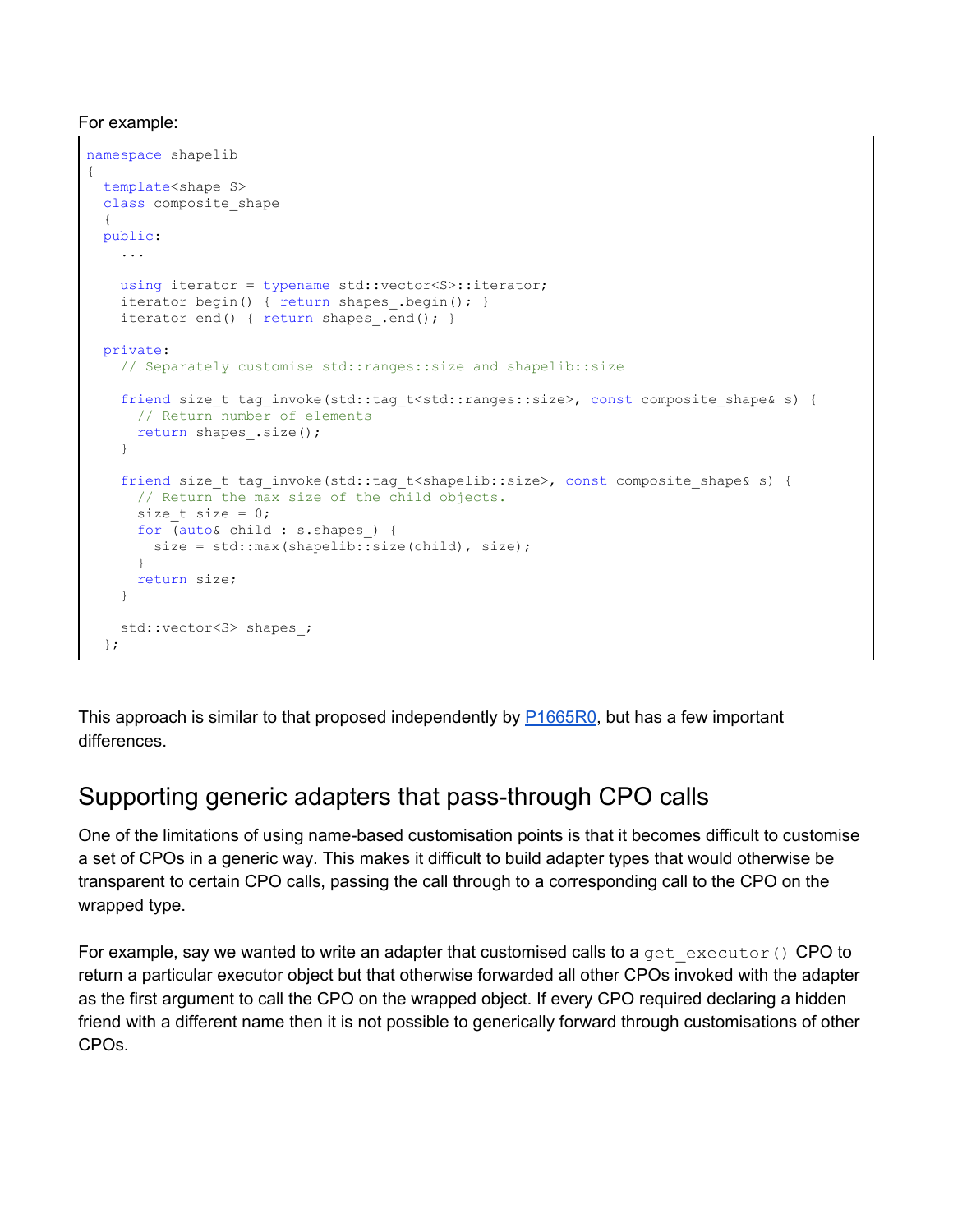However, by having all CPOs customisable using the same name,  $tan$  invoke, we can define a generic overload of  $tag$  invoke() that accepts any CPO and have it generically forward calls to these CPOs to the wrapped object.

This capability is a key benefit of this approach over the "Customisation Point Functions" approach discussed in [P1292R0.](https://wg21.link/P1292R0)

For example:

```
template<typename T, typename Executor>
struct executor wrapper
{
  explicit executor wrapper(T object, Executor ex)
  : object_{o} (object), executor<sub>(gx)</sub> {}
private:
 friend Executor tag_invoke(std::tag_t<get_executor>, const executor_wrapper& ew) {
   return ew.executor_;
   }
  // Forward through calls to other CPOs to the wrapped object.
  // Done in a SFINAE-friendly way that won't hook unsupported operations
   template<typename CPO, typename... Args>
  friend auto tag invoke(CPO cpo, const executor wrapper& ew, Args&&... args)
     noexcept(std::is nothrow tag_invocable_v<CPO, const T&, Args...>)
     -> std::tag_invoke_result_t<CPO, const T&, Args...> {
    // We can just call the 'cpo' object itself
   return cpo(ew.object, (Args&&)args...);
  }
  T object_;
 Executor executor ;
};
```
If required, the set of CPOs to be forwarded through can be constrained by adding an additional 'requires' constraint on some attribute of the CPO.

For example, a library that defines a number of domain-specific CPOs could categorise those CPO types by annotating them with a nested 'category' type alias. Then a particular adapter could choose to filter which CPOs are forwarded based on whether they match a particular category or not.

#### Type-erasing Wrappers

An important feature for the design of executors is the ability to be able to define a type-erased executor type. i.e. a type that satisfies the executor concept but that can hold a value that is any concrete executor type. However, the need to be able to define a type-erasing adapter is far more general than that required by executors.

It is possible to define a concept in terms of the set of its CPOs. For example, the receiver concept can be defined in terms of calls to three CPOs; set value, set error and set done.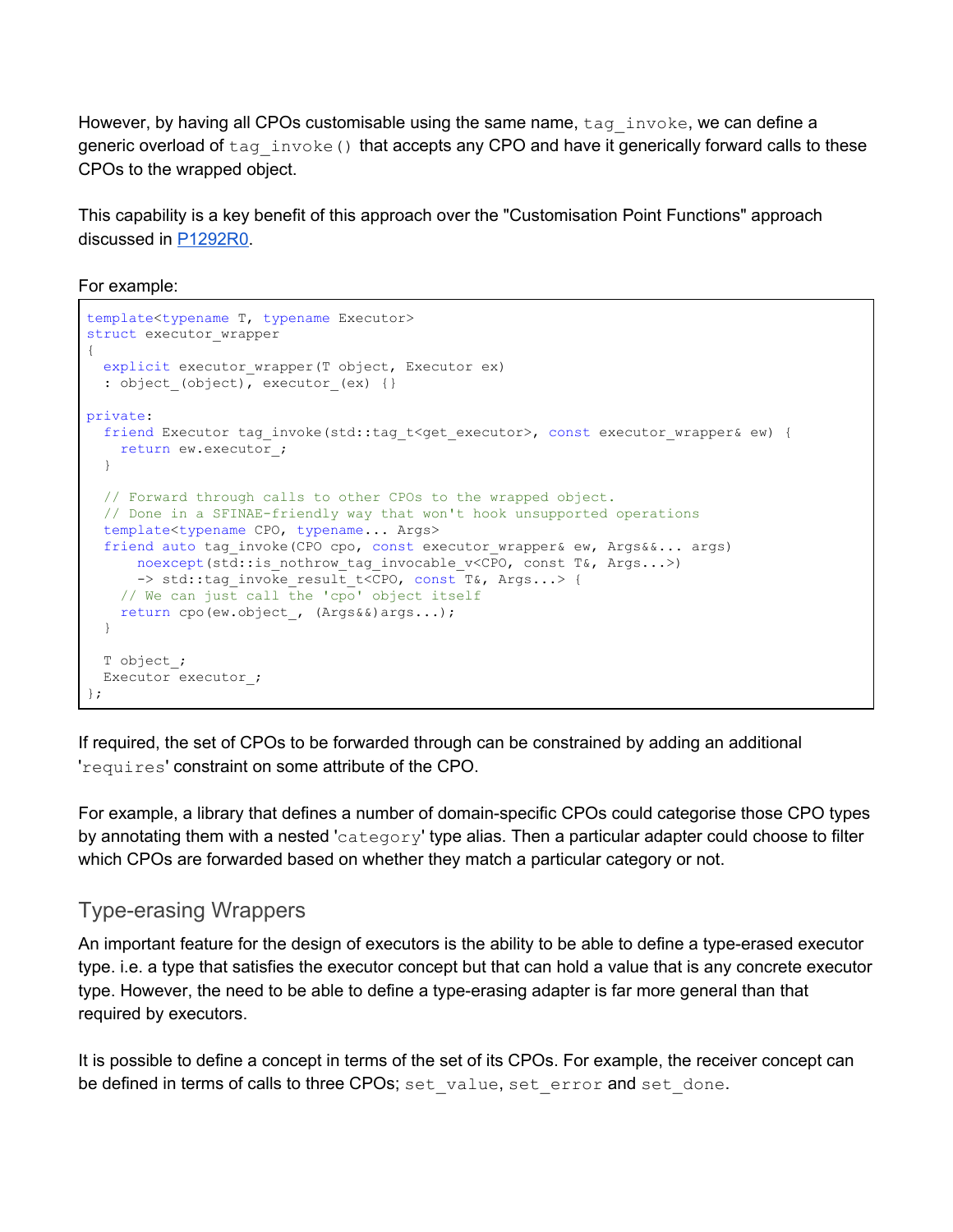```
template<typename T, typename V, typename E = std::exception ptr>
concept receiver of =
  requires(T r, V value, E error) {
   set value((T&&)r, (V&&)value);
   set error((T&&)r, (E&&)error);
   set done((T&&)r);
   };
```
What we would like to be able to do is define a type-erased adapter type that also satisfies this concept and that can wrap any other value that can implement this concept.

```
template<typename V, typename E = std::exception ptr>
using any_receiver_of = ...;
any receiver_of<int> r = some_concrete_receiver{...};
set_value(std::move(r), 123); // Dispatches to set_value(some_concrete_receiver&&, int)
set<sup>-</sup>done(std::move(r)); // Dispatches to set<sup>-</sup>done(some_concrete_receiver&&)
set_error(std::move(r), eptr); // Dispatches to set_error(some_concrete_receiver&&,
                              // std::exception ptr)
```
The fact that we can generically customise a CPO by defining a hidden-friend overload of  $\text{tag} \text{invoke}$ makes it possible to build generic type-erased wrappers that can type-erase any object whose concept is defined in terms of calls to CPOs using common template metaprogramming techniques.

For example, it is possible to build a type-erased adapter type that takes a variadic list of CPOs and that customises certain overloads of those CPOs so that when the CPO is invoked with the type-erased adapter that it dispatches via an indirect call to the corresponding call to the CPO with the type-erased adapter parameter replaced with the underlying concrete object.

```
template<typename... CPOs>
class any_unqiue {
  // See godbolt.org link below for implementation.
};
template<auto&... CPOs>
using any unique t = any unique</math> <math>\langle state: tag t < CPOS</math>. . .template<typename V, typename E = std::exception_ptr>
using any receiver of = any unique t<
 overload<void(this &&, V)>(set value),
  overload<void(this_&&) noexcept>(set_done),
 overload<void(this &&, E) noexcept>(set error)>;
template<typename V, typename E = std::exception_ptr>
using any_sender_of = any_unique_t<
 overload<void(this &&, any receiver of<V, E>)>(submit)
  >;
```
Internally, the any unique type builds a vtable with an entry for each CPO overload listed as a template parameter. It then declares a hidden friend that customises that particular overload of the CPO and dispatches via an indirect call to the function pointer stored in the corresponding vtable entry. The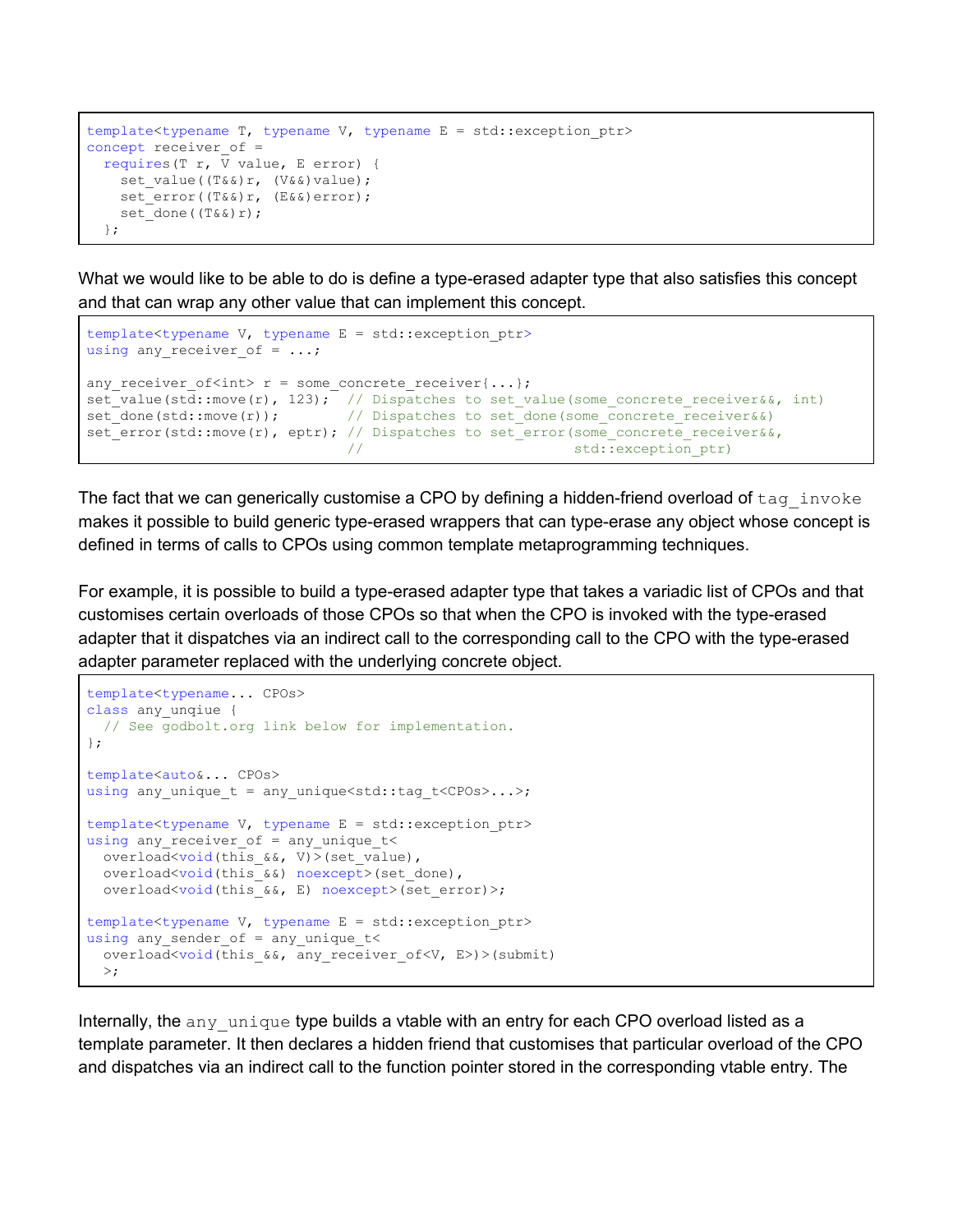concrete implementation of this then invokes the CPO again, this time with the  $\Delta n y$  unique parameter replaced with the concrete object.

The type this is used as a placeholder to indicate the position, value category and qualifiers of the parameter for the any unique object and the hidden friend simply substitutes the this parameter in the signature. This allows the type-erased object to be in positions other than the first argument if required.

For an example implementation of the above see <https://godbolt.org/z/3TvO4f>

Note that the type-erased wrappers do not have to be limited to forwarding through basis operations. A type-erased wrapper can also support forwarding through calls to algorithms, allowing calls to that algorithm with the type-erased type to dispatch through to a specialisation of that algorithm for the concrete type rather than having the algorithm implemented in terms of the type-erased basis operations.

This can allow applications to trade-off allowing certain algorithms to have specialised implementations even when the objects have been type-erased, at the expense of additional function instantiations that may never be called, and the cost of additional vtable entries for each type-erased type.

For example, a sender that represents a CUDA operation might have customised  $\frac{sync}{w}$  wait() to be implemented in terms of cudaEventSynchronize(). However, if we type-erase the sender and then invoke the sync wait() algorithm on the type-erased sender then by default it will not be able to find the customisation for the CUDA sender and will dispatch to the default implementation defined in terms of the submit() basis operation and some thread-synchronisation primitive such as std::binary semaphore.

However, if we extend the type-erased sender type to also include an entry for the  $\frac{sync}{wa}$  wait() CPO then it can customise the call to  $\text{sync\_wait}$  on the type-erased sender to dispatch through a vtable entry to call the concrete implementation of  $sync$  wait(), including any customisations there might have been for that concrete type.

```
For example:
```

```
inline constexpr unspecified sync wait{};
template<typename V, typename E = std::exception ptr, auto&... OtherCPOs>
using any_sender of = any unique t<
 overload<void(this &&, any receiver of<V, E>)>(submit),
  OtherCPOs...
 >;
using my_float_sender = any_sender_of<float, std::exception_ptr,
                                      overload<float(this &\&)>(sync wait)>;
void example(my_float_sender s) {
 // Call to sync wait() will dispatch to concrete implementation.
 float result = sync wait(std::move(s));
```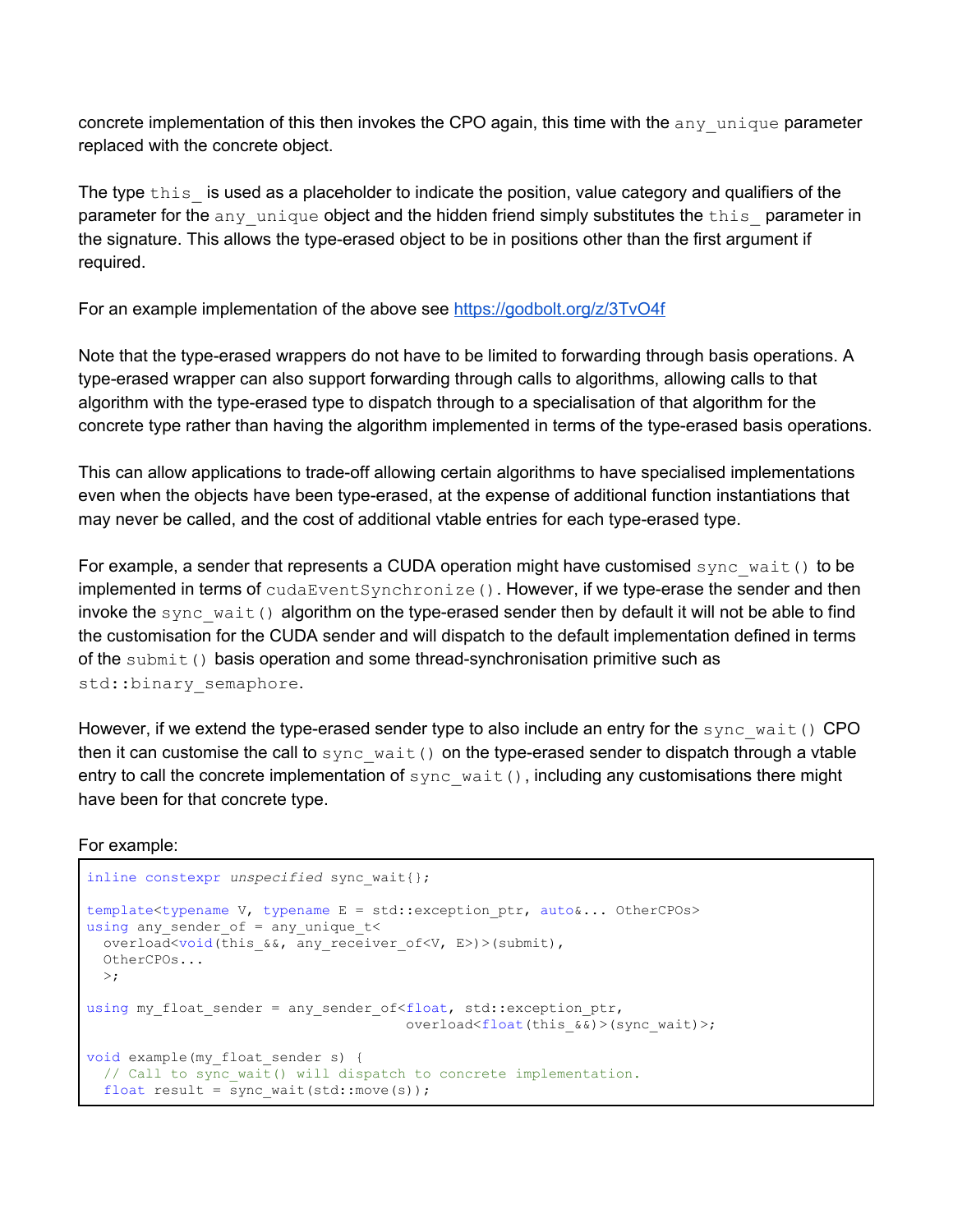```
std::cout << "Result was: " << result << "\n";
}
```
Another example is a type-erasing wrapper that wraps a container-like thing that exposes a  $\det(c, c)$  $idx$ ) operation for member access and a sort (c) operation to sort the members:

```
// Declare two CPOs:
// - get(C& container, size t index) \rightarrow T&
// - sort(C& container) -> void
// get() CPO
inline constexpr struct get_fn {
  // Default implementation
  template<typename Container>
    requires requires (Container c, size_t idx) { c[idx]; }
 friend auto tag invoke(get fn, Container& c, idx) -> decltype(c[idx]) {
   return c[idx];
  }
  template<typename Container>
   requires std::tag_invocable<get_fn, Container&, size_t>
 auto operator()(Container& c, size t idx) const
   -> std::tag_invoke_result_t<get_fn, Container&, size_t> {
    return std::tag_invoke(*this, c, size_t(idx));
  }
} get{};
// sort() CPO
inline constexpr struct sort_fn {
  template<typename Container>
    requires requires (Container c) { std::ranges::sort(c); }
 friend void tag invoke(sort fn, Container& c) { std::ranges::sort(c); }
  template<typename Container>
   requires std:: tag_invocable<sort_fn, Container&>
 void operator()(Container& c) const { std::tag_invoke(*this, c); }
} sort{};
// Declare a type-erased sortable container.
// Allows member access by calling get() and sorting by calling sort()
template<typename T>
using sortable container = any unique t<
 overload<const T&(const this &, size t)>(get),
 overload<T&(this &, size t)>(get),
  overload<void(this_&)>(sort)>;
// Example usage.
sortable container<int> c = std::vector<int>{4, 7, 2, 9, 3};
assert(get(c, 0) == 4);get(c, 2) = 1;sort(c); // Dispatches to concrete implementation of sort()
assert(get(c, 0) == 1);assert(get(c, 1) == 3);
```
See <https://godbolt.org/z/JJ5TcZ> for an example implementation of this approach.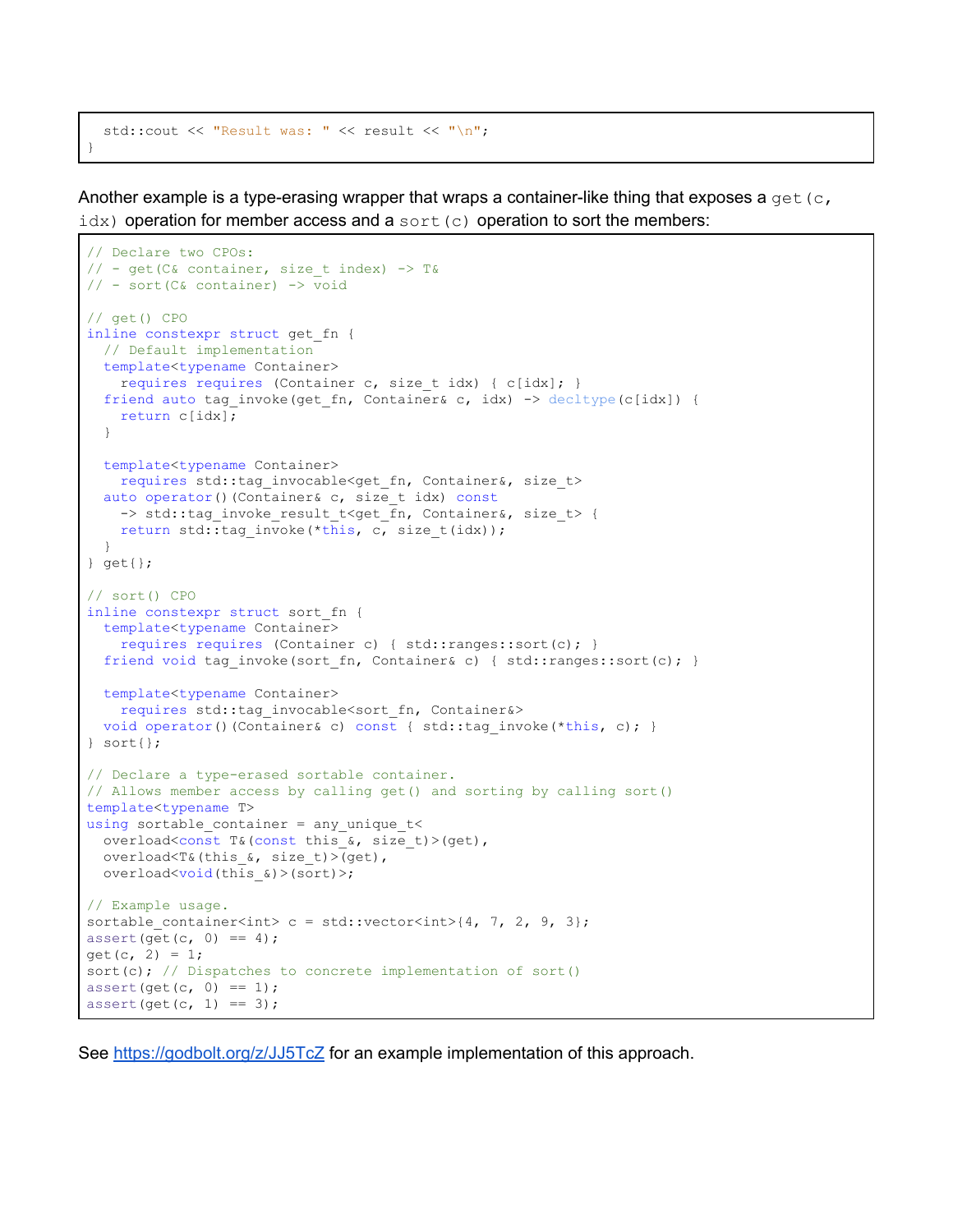Different type-erasing adapters can be defined with different strategies for storage, ownership and copy/move semantics. But all of the adapters can use the same technique for customising CPOs using tag invoke.

This paper is not proposing any particular type-erasure abstraction for the standard library - that should be the subject of a separate paper. These examples are presented here primarily to demonstrate that it is possible to build generic type-erased wrappers once we have a generic way to customise any customisation point.

## Simplifying use of Properties

The paper [P1393R0](https://wg21.link/P1393R0) "A General Property Customization Mechanism" proposes a facility that lets applications define "properties" that can optionally support one or more of the basis operations: query(), prefer(), require() and require concept().

The query() operation allows the caller to retrieve the value of a property for a given object. e.g. std::query(someExecutor, std::execution::concurrency) might retrieve the maximum number of tasks an executor can execute concurrently.

The  $prefer()$  and  $require()$  operations allow the caller to adapt/transform an object into a new object that has the same interface (ie. supports the same set of operations) as the original object but that has a given property value. This can be done to either enforce particular semantic behaviours or provide performance-tuning hints to an algorithm.

e.g. std::require(someExecutor, std::execution::continuation) could return an executor that will treat tasks executed on it as continuations of the current task, and so should be executed immediately on the same thread when the current task completes to take advantage of the current task's data likely already being in CPU caches.

The require concept() operation allows the caller to adapt/transform an object into a new object that is based on the original object but that has a different interface.

The facilities proposed by P1393R0 have an overlap in capability with this paper in that it is also attempting to provide a mechanism for allowing types to customise the behaviour of some operations through the use of customisation points.

#### Properties, basis operations and customisable algorithms

The properties system described by P1393 draws a distinction between two axes of customization: properties and algorithms/basis operations. However, we note that in practice it is very difficult to define a line between what is a property, a basis operation and a customisable algorithm; they are all some flavour of customizable functions.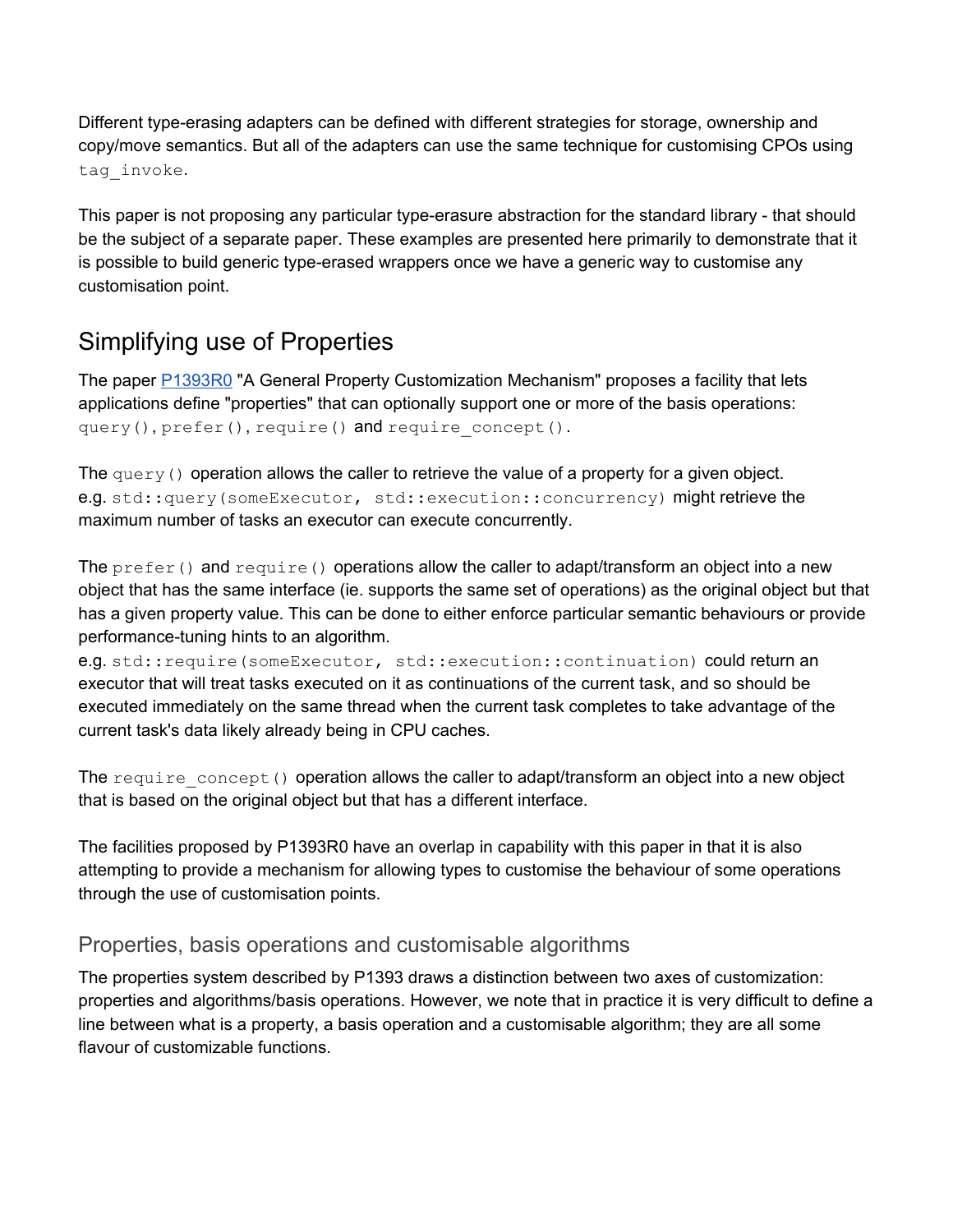By treating these things consistently, we can make it possible for algorithm customizations, basis operation customizations, and property customizations to follow a type generically through transparent layers of adaptation.

While these facilities can also be used to provide support for implementing general customisable functions, doing so via property customisation is less-direct and more restrictive compared to the tag invoke()-based approach described by this paper.

The property representation of customisable algorithms would need a separate property for each algorithm and would either use query() or require concept() to obtain an invocable that represented the corresponding customisation for that algorithm.

Some examples of different techniques that use properties to implement customisable algorithms can be found here:

[https://github.com/chriskohlhoff/propria/tree/8d4762f85da8dc83d46cd53e4a5fa412f4c40862/examples/c](https://github.com/chriskohlhoff/propria/tree/8d4762f85da8dc83d46cd53e4a5fa412f4c40862/examples/cpp17/algorithms) [pp17/algorithms](https://github.com/chriskohlhoff/propria/tree/8d4762f85da8dc83d46cd53e4a5fa412f4c40862/examples/cpp17/algorithms)

#### CPOs as an alternative to properties

Many of the use-cases for properties can also potentially be represented directly using CPOs implemented in terms of tag\_invoke.

Query-only properties could be defined as customisable getter-functions that can be directly called to retrieve the result of the query.

P1393 properties also have the ability to perform a compile-time query by querying the Property::static\_query\_v<T>member. This facility is used by the require() customisation point to allow it to return the object unmodified it if it already has the given property value.

Example: A query-only property, concurrency, from P1436R0 that lets you query the maximum available concurrency for an executor. This query has no default implementation.

| P1393 properties approach                      | tag_invoke() CPO approach                     |
|------------------------------------------------|-----------------------------------------------|
| // Defining the 'concurrency' property         | // Defining the 'get concurrency()' function. |
| struct concurrency t {                         | struct get concurrency fn {                   |
| template <typename t=""></typename>            | template <std::executor e=""></std::executor> |
| static constexpr bool is applicable property v | requires std::tag invocable<                  |
|                                                | get concurrency fn, const E&>                 |
| std::executor <t>;</t>                         | auto operator () (const E& executor) const    |
|                                                | noexcept (std::nothrow tag invocable<         |
| static constexpr bool is preferable = false;   | get concurrency fn, const E&>)                |
| static constexpr bool is requirable = false;   | -> std::tag invoke result t<                  |
|                                                | get concurrency fn, const E&> {               |
| using polymorphic query result type = size t;  | return std::tag invoke(*this, executor);      |
|                                                |                                               |
| template <typename executor=""></typename>     |                                               |
| constexpr auto static query $v =$              |                                               |
| Executor:: query (concurrency $t\{\})$ ;       |                                               |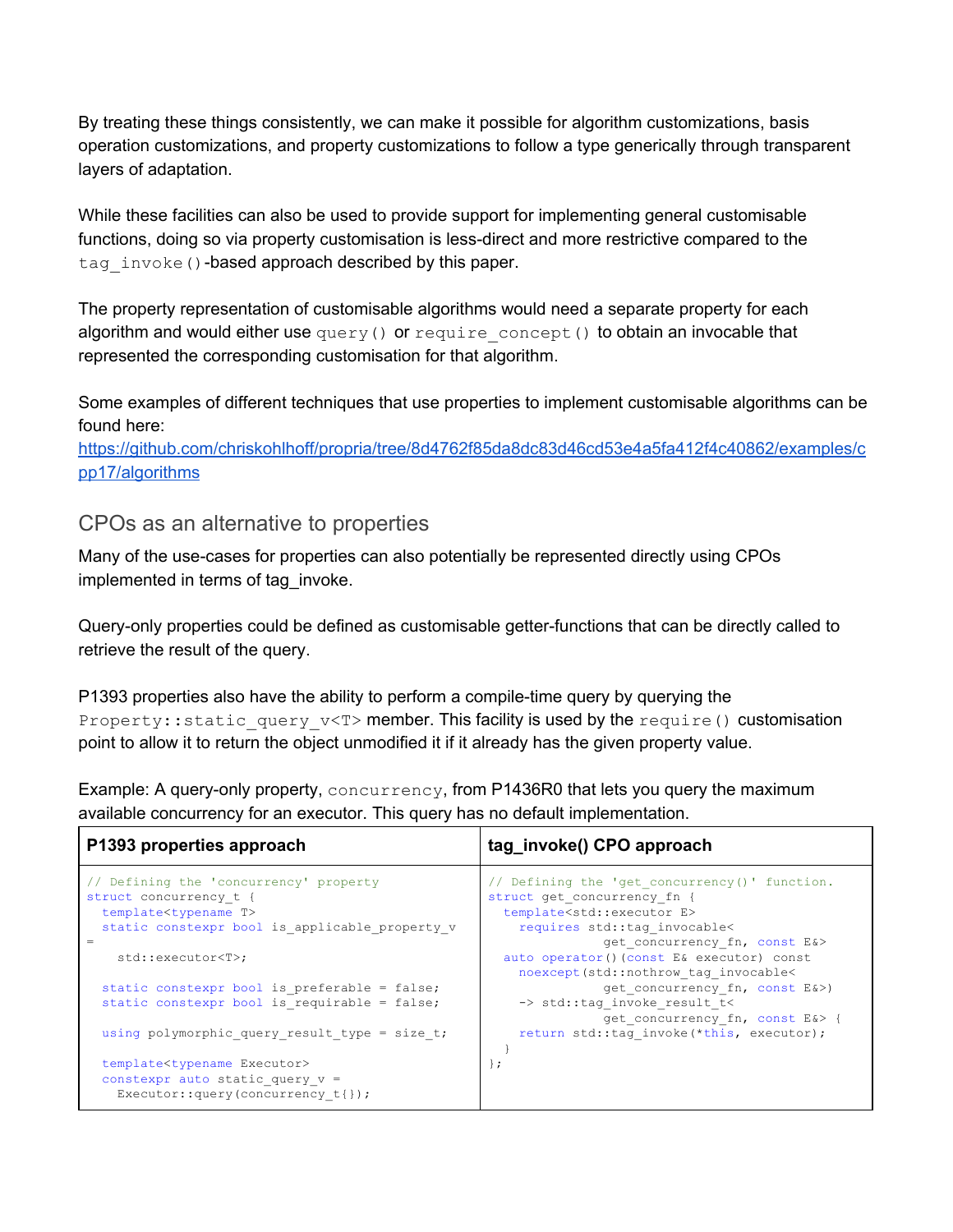| $\}$ ;                                                                                                                                                                                                                                                                                                                        | inline                                                                                                                                                                                                                                                                                                                         |
|-------------------------------------------------------------------------------------------------------------------------------------------------------------------------------------------------------------------------------------------------------------------------------------------------------------------------------|--------------------------------------------------------------------------------------------------------------------------------------------------------------------------------------------------------------------------------------------------------------------------------------------------------------------------------|
| inline constexpr concurrency t concurrency{};                                                                                                                                                                                                                                                                                 | constexpr get_concurrency_fn get_concurrency{};                                                                                                                                                                                                                                                                                |
| // Customising query of property for a type.                                                                                                                                                                                                                                                                                  | // Customising the get concurrency() function.                                                                                                                                                                                                                                                                                 |
| class my thread pool executor {                                                                                                                                                                                                                                                                                               | class my thread pool executor {                                                                                                                                                                                                                                                                                                |
| private:                                                                                                                                                                                                                                                                                                                      | private:                                                                                                                                                                                                                                                                                                                       |
| friend                                                                                                                                                                                                                                                                                                                        | friend                                                                                                                                                                                                                                                                                                                         |
| size t query (concurrency_t,                                                                                                                                                                                                                                                                                                  | size t tag invoke(std::tag_t <get_concurrency>,</get_concurrency>                                                                                                                                                                                                                                                              |
| const my thread pool& tp) {                                                                                                                                                                                                                                                                                                   | const my_thread_pool& tp) {                                                                                                                                                                                                                                                                                                    |
| return tp.threadCount ;                                                                                                                                                                                                                                                                                                       | return tp.threadCount ;                                                                                                                                                                                                                                                                                                        |
| $\mathcal{F}$                                                                                                                                                                                                                                                                                                                 | $\mathcal{F}$                                                                                                                                                                                                                                                                                                                  |
| size t threadCount ;                                                                                                                                                                                                                                                                                                          | size t threadCount ;                                                                                                                                                                                                                                                                                                           |
| $\cdots$                                                                                                                                                                                                                                                                                                                      | $\ddots$                                                                                                                                                                                                                                                                                                                       |
| $\}$ ;                                                                                                                                                                                                                                                                                                                        | $\}$ ;                                                                                                                                                                                                                                                                                                                         |
| // Querying runtime value of an executor<br>template <std::executor e=""><br/>requires<br/>std:: can query v<concurrency e="" t,=""><br/>void some algorithm (E ex) {<br/>size t concurrency = <math>std::query</math> (concurrency,<br/><math>ex)</math> ;<br/>//  create 'concurrency' tasks.</concurrency></std::executor> | // Querying runtime value of an executor<br>template <std::executor e=""><br/>requires<br/>std::invocable<decltype(get concurrency),="" e=""><br/>void some algorithm (E ex) {<br/>size <math>t</math> concurrency = get concurrency (ex) ;<br/>//  create 'concurrency' tasks.</decltype(get></std::executor>                 |
| // Customising a static query of this property<br>class my_strand_executor {<br>public:<br>static constexpr size t query (concurrency t) {<br>// Only executes 1 task at a time.<br>return $1$ ;<br>↑<br>$\}$ ;                                                                                                               | // Customising static get concurrency()<br>function.<br>class my strand executor {<br>private:<br>friend constexpr size t tag invoke(<br>std::tag t <get concurrency="">,<br/>any instance of<my executor="" strand="">) {<br/>// Only executes 1 task at a time.<br/>return <math>1;</math><br/><math>\cdot</math></my></get> |

NOTE: The RHS implementation of the equivalent of static query makes use of an empty helper type any instance  $of < T$  that is implicitly constructible from any type from which a  $T$  can be implicitly constructed. This allows this overload to be chosen when passed either an any\_instance\_of<T>, as in a static-query, or a value of type T, as in a runtime-query.

See <https://godbolt.org/z/MERH5I> for an example implementation of static queries using tag\_invoke-based CPOs.

It is also possible to represent the prefer/require/require\_concept operations on properties as customisable algorithms that perform adaption/transformation of objects.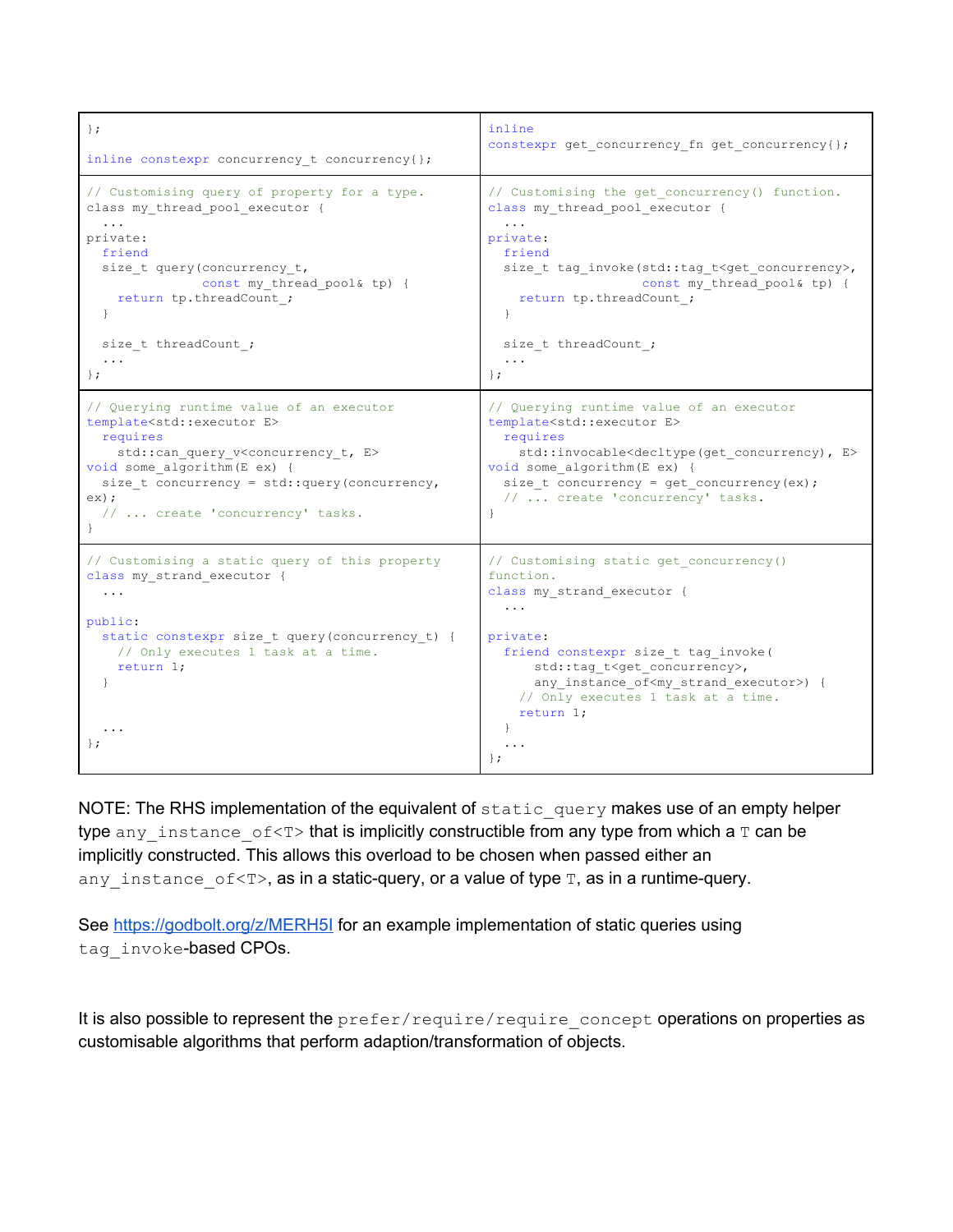For example, an algorithm that takes an arbitrary executor and returns an executor that satisfies the "strand executor" concept (i.e. that never schedules work concurrently) could be represented as a 'strand executor' property or using CPOs for querying the strand-ness,

is strand executor(e), and for turning an executor into a strand, make strand executor(e).

```
Properties and CPOs
// Define property
struct strand executor t {
 static constexpr bool is_requirable = true;
 static constexpr bool is preferable = false;
 template<typename T>
 static constexpr bool static_query_v = ...;...;
};
inline constexpr
strand executor t strand executor{};
                                                 // Define CPOs - with default implementations.
                                                 inline constexpr unspecified is_strand_executor;
                                                 inline constexpr unspecified
                                                 make strand executor;
                                                 // Static query
                                                 template<typename T>
                                                 inline constexpr auto is strand executor v =is strand executor(any instance of v<T>);
some executor e;
auto strand = std:: require(e, strand executor);
static_assert(
 std::static query v<decltype(strand),
                    strand executor>);
execute(strand, [] { do something(); });
                                                 some executor e;
                                                 auto strand = make strand executor(e);
                                                 static_assert(
                                                   is strand executor v<decltype(strand)>);
                                                 execute(strand, []{ do something(); });
```
One of the limitations of the properties based approach using prefer/require is that it assumes that there is only one way to transform an object into another object that has a particular property. However, there might be several such strategies for doing this.

With P1393 properties, the primary strategy for implementing a property is defined by the overload selected by a call to  $stat::require(object, property)$ . Other strategies can still be defined using algorithms but these cannot use the  $\text{require}()$  syntax since there can be only a single overload selected for this call.

#### Property CPOs in terms of tag\_invoke

If the committee determines that the P1393 property mechanisms are still desired then it would also be possible to build the property mechanism on top of  $tag$  invoke().

The std::query, std::prefer, std::require and std::require\_concept names described in P1393 are CPOs and so could be defined as being customisable via  $std::tag$  invoke() without needing to reserve the ADL names query, prefer, require and require concept globally.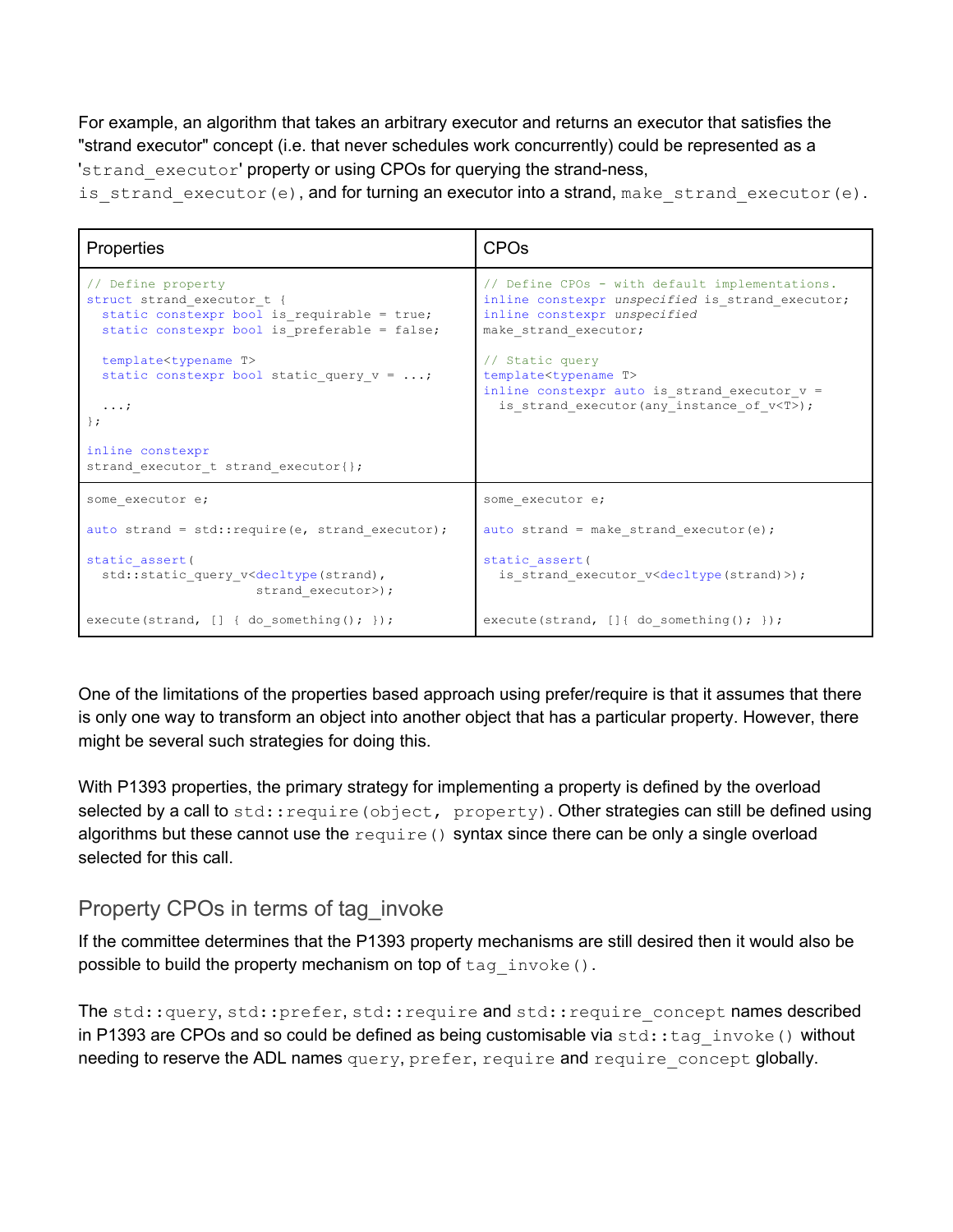Doing so would allow properties to make use of generic type-erasure and other adapter facilities built on top of tag invoke() rather than having to build that capability into the properties mechanism itself. This would also allow type-erasing wrappers to forward through calls to particular overloads of customised algorithms in addition to forwarding through property queries and calls to prefer()/require().

## Proposal Details

This section describes the additions proposed for the standard library to be able to support defining tag invoke-based CPOs.

## std::tag\_invoke

```
// <functional>
namespace std
{
  inline namespace unspecified {
    inline constexpr unspecified tag_invoke = unspecified;
   }
}
```
The  $std:tag$  invoke name defines a constexpr object that is invocable with one or more arguments, the first argument being the 'tag' (typically a CPO), if and only if an overload of  $\text{tag}$  invoke() that accepts the same arguments could be found by ADL.

Evaluation of the expression  $stat:tag$  invoke (tag,  $args...$ ) is equivalent to evaluating the unqualified call to tag\_invoke(*decay-copy*(tag), args...) with overload resolution performed in a context that includes the declaration:

void tag invoke(); and that does not include the  $std::tag$  invoke name.

[[Editorial note: The  $stat:tag$  invoke CPO has been nominally placed in the  $s$  functional> header as its name suggests an association with  $\text{std}::\text{invoke}$  which is also defined in  $\leq$  functional>. Other names and other headers could also be considered.]]

## Type traits

This section defines some type-traits that simplifies the definition of customisation-point objects that are defined in terms of  $std::tag$  invoke, allowing them to more easily constrain overloads, deduce return-types and forward noexcept qualification of the CPO's operator().

```
// <type_traits>
namespace std
```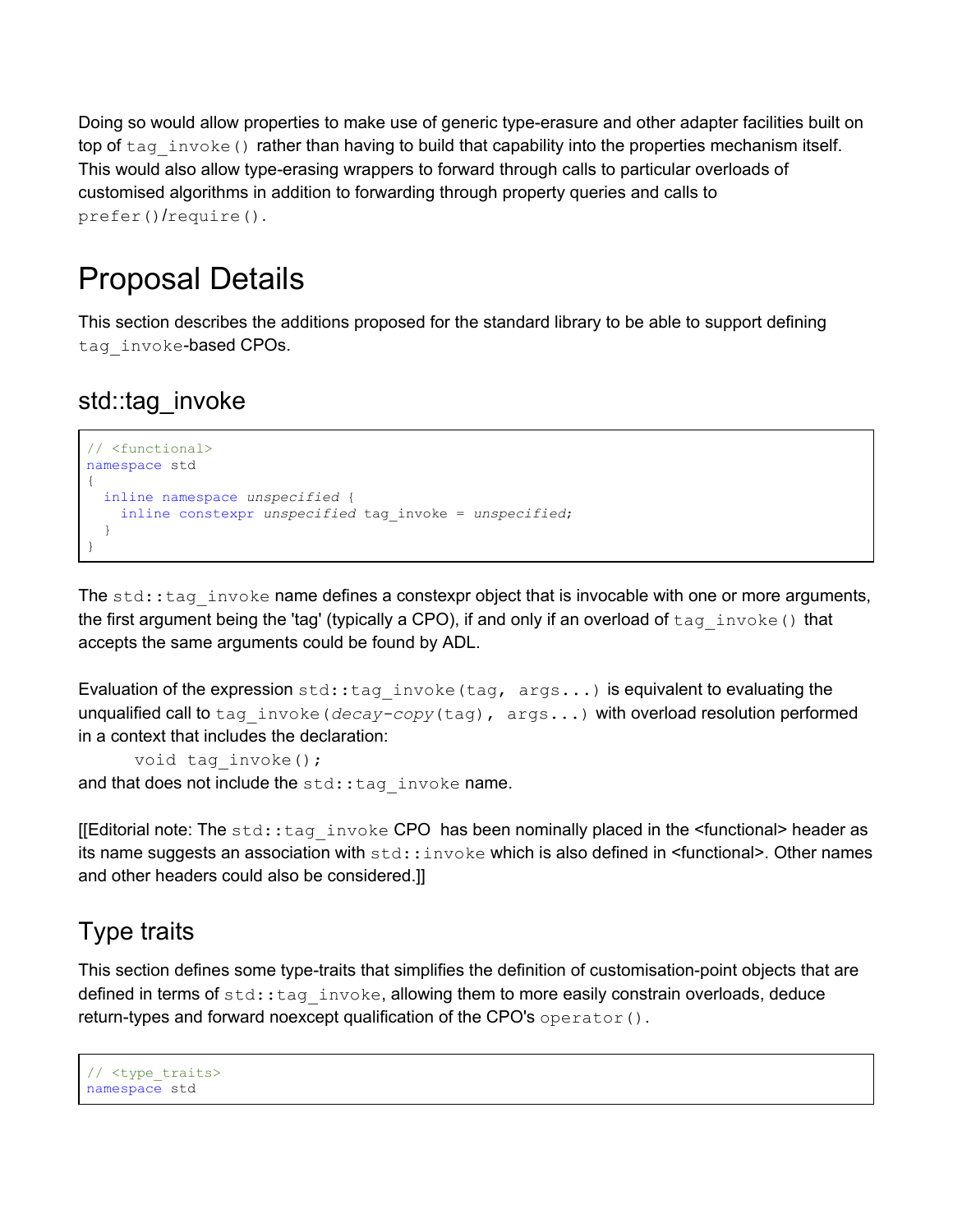```
{
 template<auto& Tag>
 using tag t = decay t<decltype(Tag)>;
  template<class Tag, class... Args>
 concept tag invocable =
   invocable<decltype(tag_invoke), Tag, Args...>;
  template<class Tag, class... Args>
 concept nothrow tag invocable =
   tag_invocable<Tag, Args...> &&
   is nothrow invocable v<decltype(tag_invoke), Tag, Args...>;
  template<class Tag, class... Args>
 using tag_invoke_result = invoke_result<decltype(tag_invoke), Tag, Args...>;
  template<class Tag, class... Args>
 using tag_invoke_result_t = invoke_result_t<decltype(tag_invoke), Tag, Args...>;
}
```
Question: Should nothrow tag invocable be a concept or a constexpr bool nothrow tag invocable v type-trait?

#### Example usage of type-traits

An example usage of these facilities in definition of a CPO:

```
inline constexpr struct schedule_fn {
  template<typename T>
   requires std::tag_invocable<schedule_fn, T>
  auto operator()(T&& x) const
      noexcept(std::nothrow_tag_invocable<schedule_fn, T>)
     -> std::tag_invoke_result_t<schedule_fn, T> {
   return std::tag invoke(*this, (T&&)x);
   }
} schedule{};
```
and in definition of a customisation of this CPO:

```
struct some_scheduler {
   ...
private:
 struct schedule sender { /*...*/ };
  friend schedule_sender tag_invoke(std::tag_t<schedule>,
                                      const some_scheduler& s) noexcept {
   return schedule sender{s};
  }
};
```
Note the use of the  $std::tag$  thelper to simplify obtaining the type of the CPO from the CPO name. This allows writing std::tag t<some cpo>instead of std::decay t<decltype (some cpo)>.

Allowing CPOs to be defined in such a way that the type of the CPO is left unspecified gives the implementation more flexibility over implementation strategy and also can avoid needing to introduce two names into the std: : namespace for each CPO.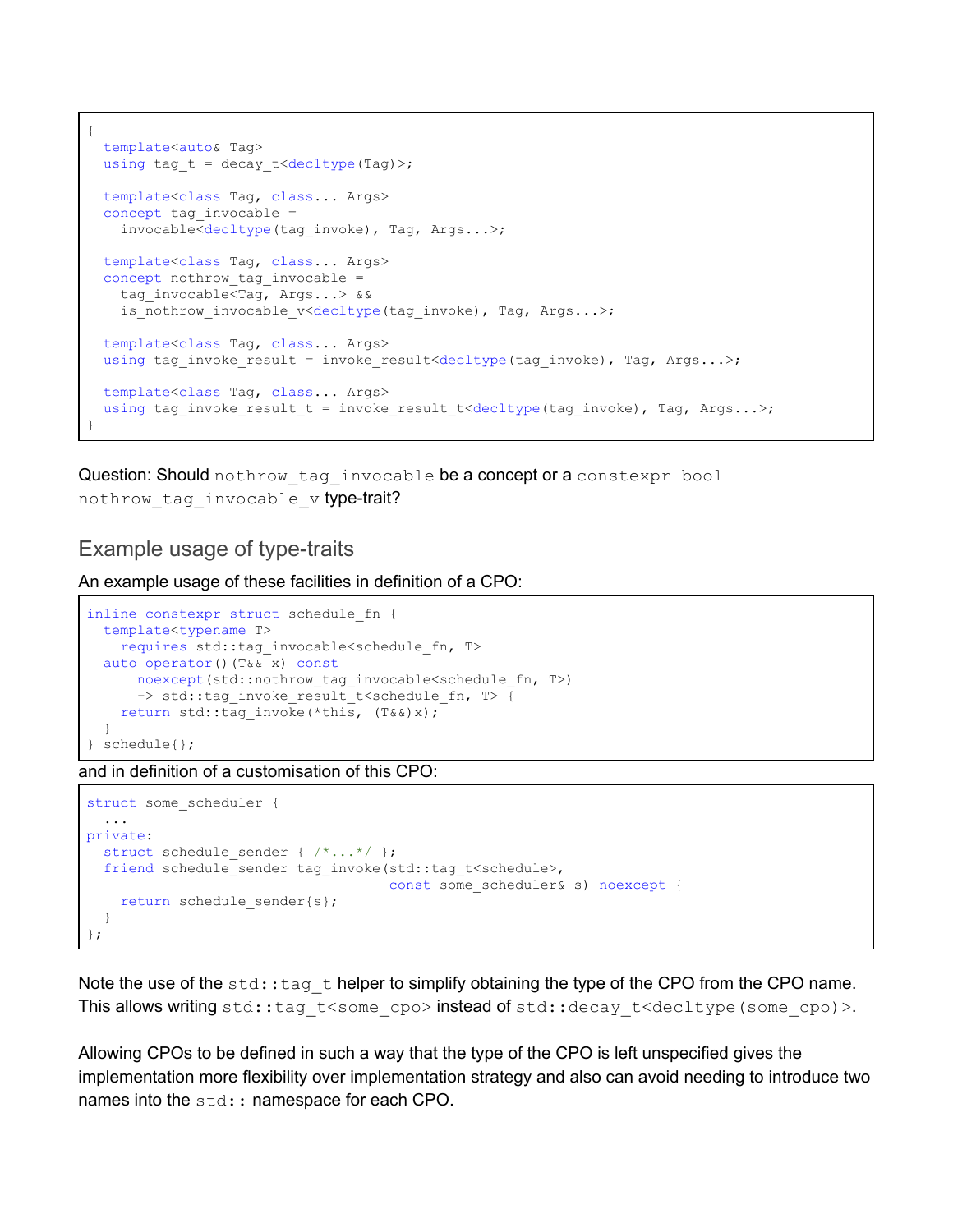We only specify the name of the object itself, we don't specify the name of the type. But this means we need to provide some convenient way of accessing the type of a CPO so that user-defined types can define overloads of tag\_invoke() that customise that CPO.

Using the type-alias,  $\text{std}:\text{tag }t$ , which extracts that type directly from the CPO itself creates a stronger tie between the tag\_invoke() overloads and the CPO compared to explicitly naming the CPO type, which would otherwise need to rely on a naming convention to provide the association between the CPO and its type.



The use of the object name in the signature should also allow customisations of the CPO to be found using an IDE's "find all references" feature.

## Design Discussion

### Strategies for defining default implementations of CPOs

When defining a customisable algorithm that has a default implementation in terms of some concept there are a couple of ways in which the default implementation can be defined. Each with differing tradeoffs.

#### 1) Define an unconstrained tag\_invoke() method

This approach involves defining a default implementation of the CPO as an unconstrained tag invoke hidden-friend overload within the CPO type itself.

```
For example:
```

```
inline constexpr struct contains_fn {
  // Unconstrained default implementation.
```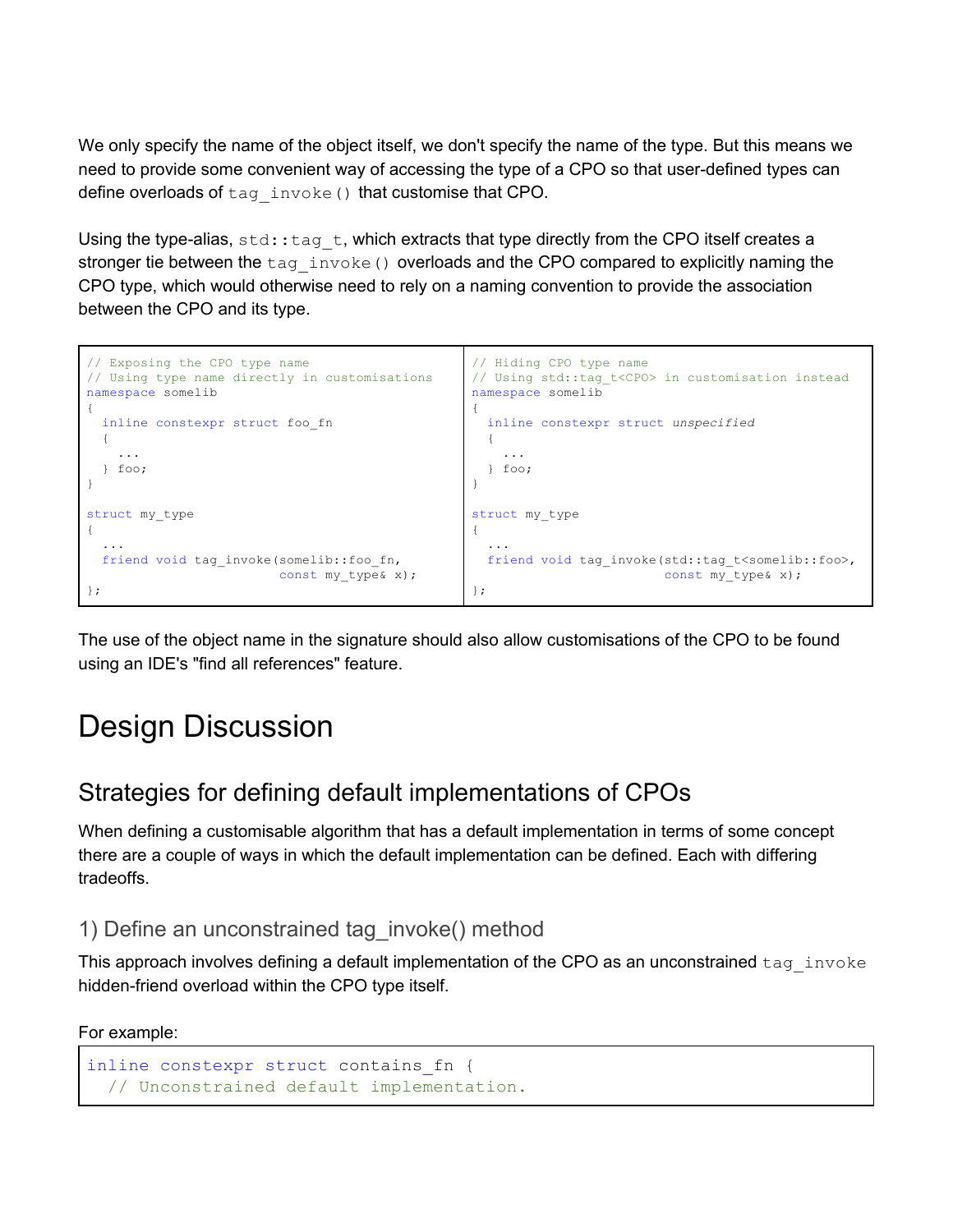```
template<typename Range, typename Value>
 friend bool tag invoke(contains fn, Range&& r, const Value& value) {
   return std::ranges::find(r, value) != std::ranges::end(r);
 }
 template<std::range R, typename Value>
   requires std::tag_invocable<contains_fn, R, const Value&>
 auto operator()(R&& r, const Value& value) const
   noexcept(std::nothrow tag_invocable<contains_fn, R, const Value&>)
   -> std::tag_invoke_result_t<contains_fn, R, const Value&> {
   return std::tag_invoke(*this, (R&&)r, value);
  }
} contains{};
```
The hidden friend declared here will be found by the ADL call to  $\text{tag }$  invoke() as the tag argument is of type contains fn and so its hidden friends will be considered in the overload set.

This approach has the benefit that we can just use the same operator() definition as for basis-operation CPOs that forwards on to std::tag\_invoke(). The return-type of operator() can be declared using std::tag\_invoke\_result\_t and doesn't need to be modified to handle either being a

One problem with this approach, though, is that the unconstrained overload can sometimes be a better match than a more appropriate customisation.

For example:

```
template<typename T>
class my hash set {
  ...
private:
  friend bool tag_invoke(
    std::tag t<contains>, const my container& c, const value type& value);
};
void example() {
 my hash set<int> a;
 const auto& ca = a;
 bool result1 = contains(ca, 123); // calls custom version.
 bool result2 = contains(c, 123); // calls default version!
 bool result3 = contains(ca, convertibleToInt); // calls default version!
}
```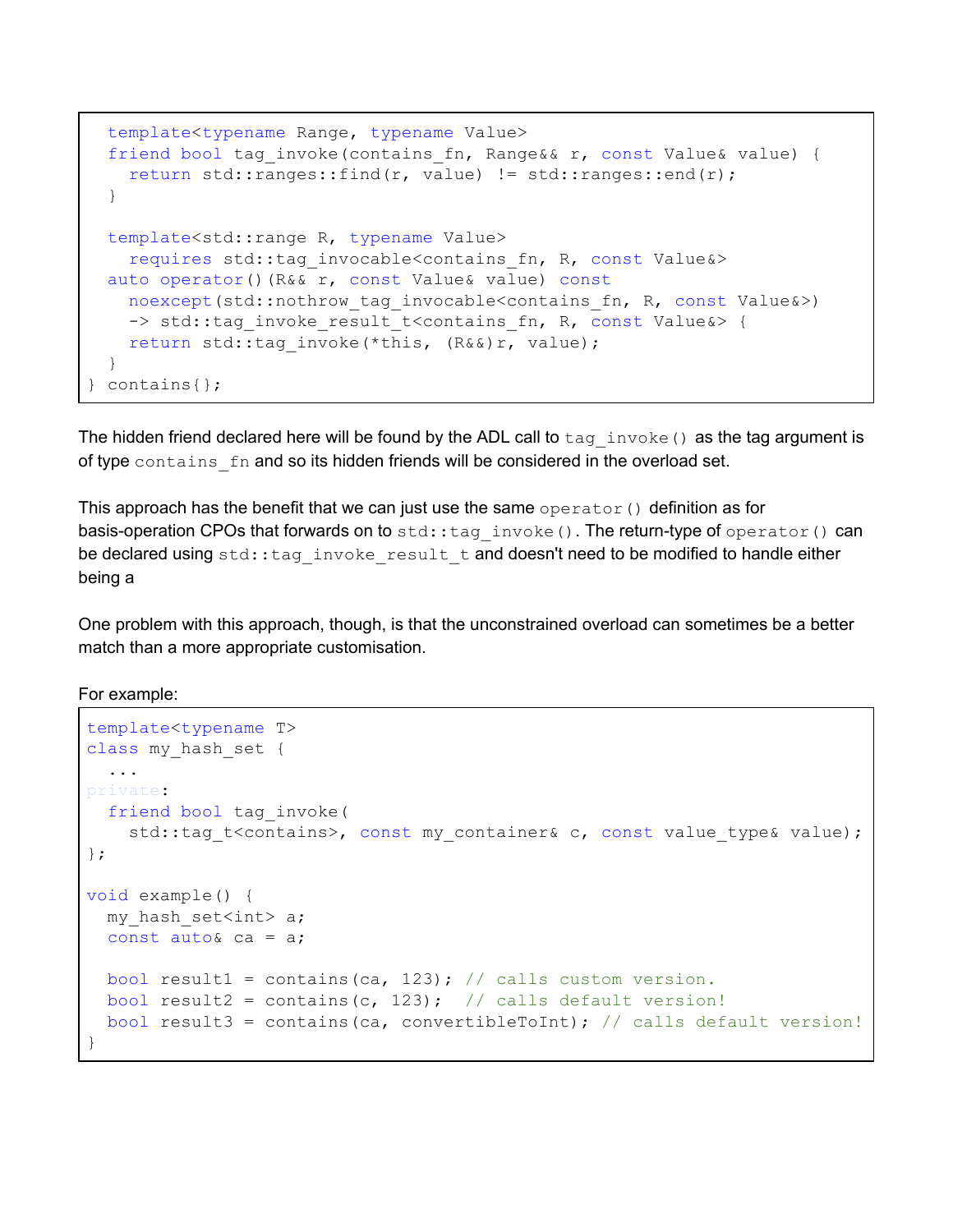The reason for this is that the unconstrained version is a better match than the version that customised implementation when passed slightly different argument types.

This can often be addressed by appropriately constraining the custom  $\text{tag}$  invoke overload. eg. by writing a generic  $\text{tag}$  invoke() overload that accepts both l-value, r-value and const/non-const arguments for the container type.

However, this can be difficult to get right and can lead to additional template instantiations of the algorithm.

Ideally, the CPO would dispatch to the custom version if a custom version is callable with the provided arguments and only fall back to the default one if no valid custom overload exists. Which leads us to approach #2.

2) Use if constexpr to dispatch to tag\_invoke() if overload is defined, otherwise fall back to some default implementation

This approach has the implementation of  $\sigma$   $\beta$  and  $\sigma$  () detect whether there is a customised version of the algorithm that is callable with the arguments and if so dispatches to that version, otherwise uses some default implementation.

```
inline constexpr unspecified via;
inline constexpr unspecified transform;
inline constexpr struct then execute fn {
 template<sender S, executor E, typename F>
 decltype(auto) operator()(S&& sender, E&& executor, F&& func) const {
    if constexpr (std::tag_invocable<then_execute_fn, S, E, F>) {
     // There is a customisation defined for this overload set. Call it.
     static assert(sender<std::tag_invoke_result_t<then_execute_fn, S, E, F>>);
     return std::tag_invoke(*this, (S&&)sender, (E&&)executor, (F&&)func);
    } else {
     // Fall-back to default implementation.
     // Works for any args that satisfy the function's constraints.
     return transform(via((S&&)sender, (E&&)executor), (F&&)func);
    }
  }
} then execute;
```
This approach allows the CPO to define a chain of successive fallback implementations that are checked in a particular order. This could allow different default implementations to be used depending on properties of the arguments.

3) Use overload resolution with negative constraints to define order.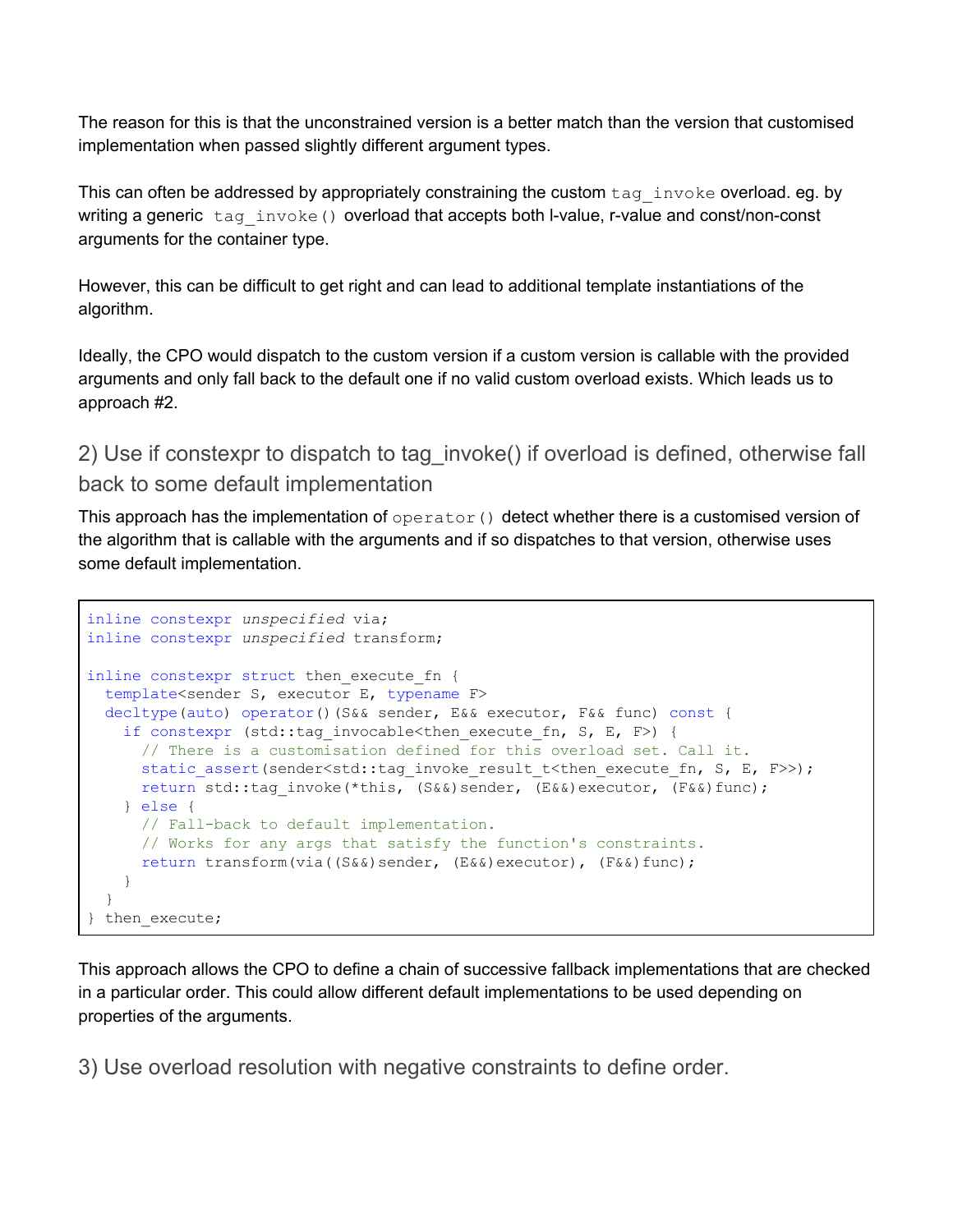Another approach to defining CPOs with a default implementation is to define separate overloads of operator(). This can, however, require additional constraints on the overload set to define a particular order of preference in cases where the overloads would otherwise be ambiguous.

```
inline constexpr unspecified via;
inline constexpr unspecified transform;
inline constexpr struct then execute fn {
 // Dispatch to customisation if one is defined.
 template<sender S, executor E, typename F>
   requires std::tag_invocable<then_execute_fn, S, E, F>
 auto operator()(S&& sender, E&& executor, F&& func) const
   noexcept(std::nothrow tag_invocable<then_execute_fn, S, E, F>)
   -> std::tag_invoke_result_t<then_execute_fn, S, E, F> {
   return std::tag_invoke(*this, (S&&)sender, (E&&)executor, (F&&)func);
  }
  // Fall-back to default implementation if no customisation found.
 // Works for any args that satisfy the function's constraints.
  template<sender S, executor E, typename F>
    requires (!std::tag_invocable<then_execute_fn, S, E, F>)
 decltype(auto) operator()(S&& sender, E&& executor, F&& func) const
     noexcept(noexcept(transform(via((S&&)sender, (Ek@)executor), (F@)func))) {
   return transform(via((S&&)sender, (E&&)executor), (F&&)func);
  }
} then execute;
```
This approach makes it easier to perfectly forward noexcept and return-types but requires some careful crafting of constraints to avoid creating ambiguous overloads.

Note that it may be difficult to add extra overloads in a non-ABI-breaking way in future releases if taking this approach as the requires-clause generally forms part of the mangled name of a function overload.

### Providing default implementations in terms of other concepts

In some cases we may want to provide a generic implementation of a CPO for a category of types defined by some other concept than the default implementation of an algorithm is in terms of.

One example for this might be the implementation of the submit() customisation-point, which is a basis operation for the Sender concept, in terms of the coroutines Awaitable concept. It is possible to treat any Awaitable like a Sender so we should be able to define a generic implementation of submit() in terms of the Awaitable interface.

For example: A generic implementation of  $\text{submit}(\cdot)$  for any awaitable type.

```
template<awaitable A, receiver R>
void tag invoke(std::tag t<submit>, A&& awaitable, R&& receiver) {
```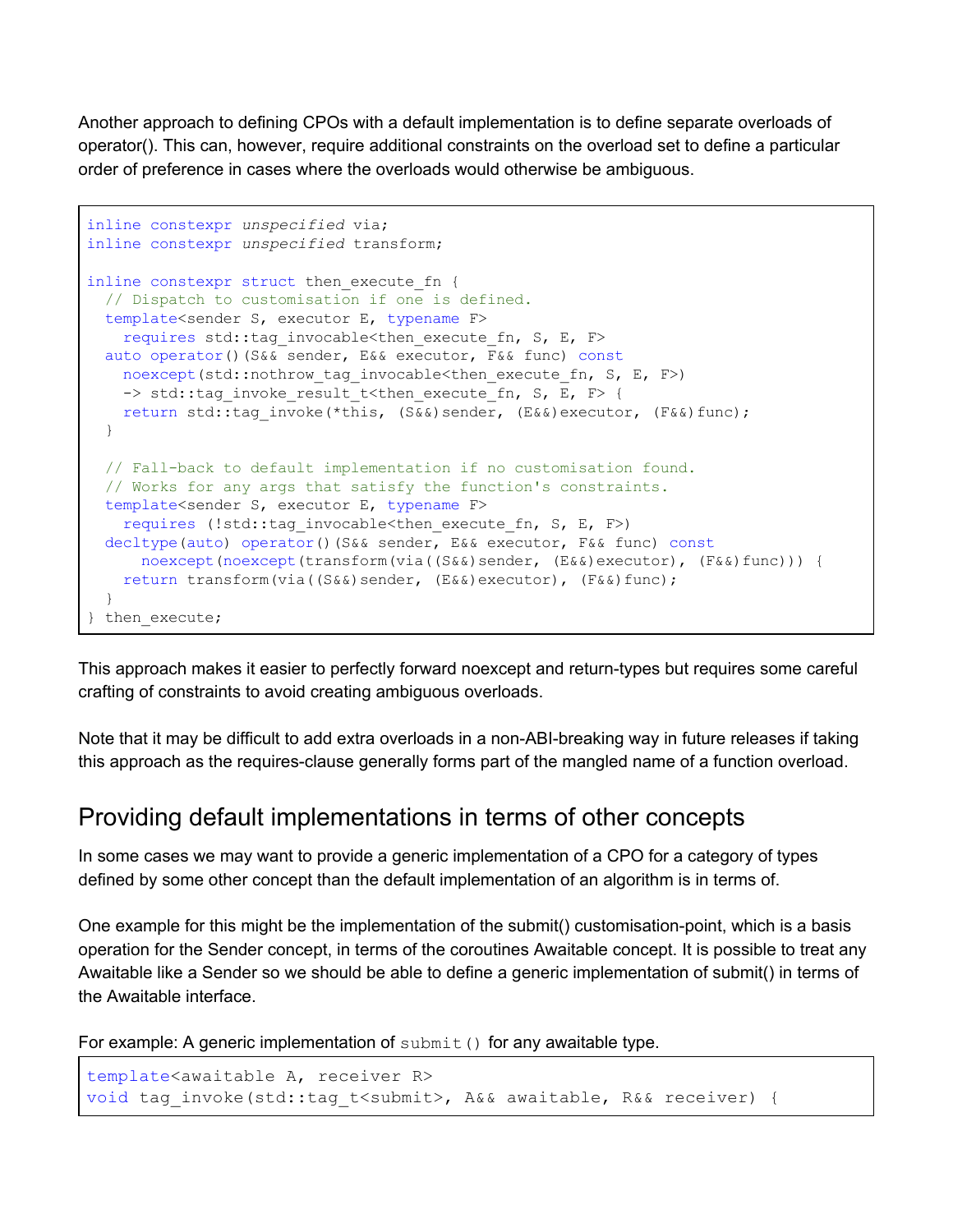```
[](std::decay_t<A> awaitable, std::decay_t<R> receiver) -> oneway_task {
   try {
     if constexpr (std::is void v<await result t<decltype(awaitable)>>) {
        co await std:: move(awaitable);
        set value((R&&)receiver);
      } else {
        set value((R&&)receiver, co await std::move(awaitable));
      }
    } catch (...) {
     set error((R&&)receiver, std::current exception());
    }
 }((A&&)awaitable, (R&&)receiver);
}
```
However, even if we define such an overload, ensuring that this overload is found by ADL for all possible awaitables can be a challenge.

We would need to have this overload of  $tag$  invoke() placed in a namespace that was associated with *every* ADL call to tag invoke() for this CPO with an awaitable. The obvious approach for this is to place these overloads in a namespace associated with the submit CPO type itself.

To enable this use-case, CPOs would need to advertise an associated namespace that generic tag\_invoke() overloads could be added to and permit applications to add overloads of tag invoke() for that CPO to that namespace.

For example, we could define the submit CPO as follows:

```
namespace std::execution {
 namespace submit_ns {
    struct __ submit_base {};
  }
 // Inherit from a type defined in submit ns to make it an associated
 // namespace.
 inline constexpr struct ___ submit_fn : ___ submit_base {
    template<typename Sender, typename Receiver>
      requires std::tag_invocable<__ submit_fn, Sender, Receiver>
    void operator()(Sender&& s, Receiver&& r) const {
      std::tag_invoke(*this, (Sender&&)s, (Receiver&&)r);
    }
  } submit;
}
```
Then third-party libraries can add a generic overload of  $tag$  invoke() to that namespace to have them findable by the implementation of the CPO.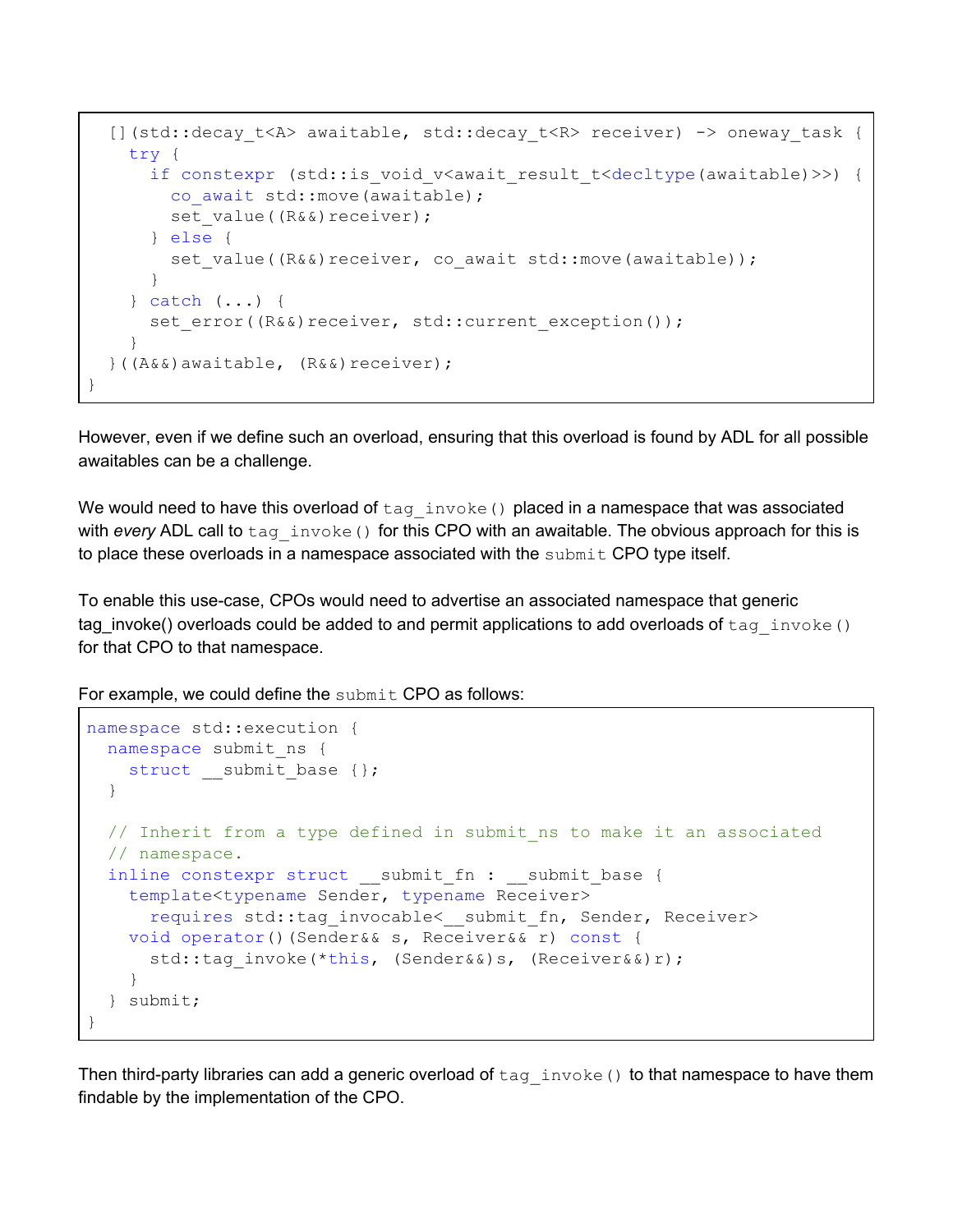For example, the generic  $\text{tag}$  invoke() overload for the submit CPO for all awaitables shown above could be defined in this associated namespace to enable any Awaitable to automatically implement satisfy the Sender concept by virtue of implementing the submit () CPO.

This capability is something that should be considered when defining new CPOs. However, it is not without its dangers.

This can lead to ODR issues if that generic definitions are not available everywhere they might be used. It can also lead to an increase in compile times if a large number of generic overloads are added to the associated namespace.

It can also potentially lead to ambiguous calls if multiple generic overloads are added for different concepts and we try to call the CPO with a type that implements both concepts.

More research and deployment experience is required to fully understand the implications of providing such a facility.

### Potential for ODR issues

Whenever we have a customisation point that is defined in terms of ADL calls, or even template specialization, it is possible that some translation units will have visibility of a different set of those overloads or template specialisations than other translation units based on which headers were included or which modules were imported.

This can lead to ODR-violations if an application is not careful to ensure the same set of customisations of tag\_invoke() overloads for types are visible consistently wherever those types are used throughout a codebase.

This can introduce problems if, for example, new overloads of  $tag$  invoke() are introduced for a given type and the application does not recompile all code that could possibly have invoked that new overload.

The risk of ODR violations can be mitigated somewhat by declaring all  $\text{tag}$  invoke customisations as friend functions of the associated type. This ensures that whenever a type is used that its customisation of algorithms for that type are also available.

**These ODR problems are not new but may become more common if CPOs encounter more widespread use.**

### Potential for ABI breaks

Calls to CPOs that dispatch to std::tag\_invoke() might return different types depending on whether particular tag\_invoke() customisations were found.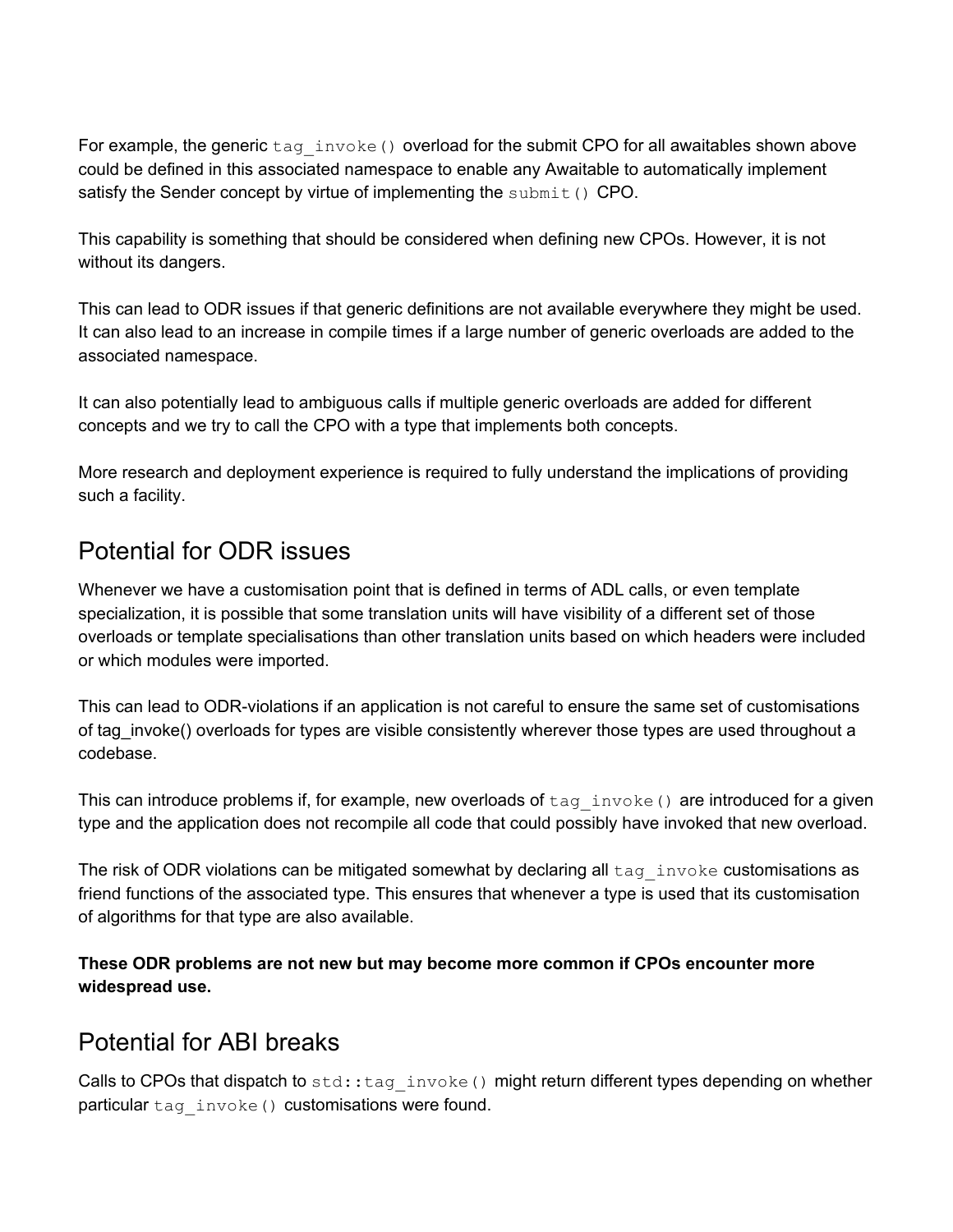This means that adding a  $tag$  invoke() overload later might cause a CPO call to change its return-type to a different type when called with the same arguments.

#### **These ABI problems are not new but may become more common if CPOs encounter more widespread use.**

The name-mangling for a function template on some platforms does not encode the concrete return-type that was deduced, only the expression used to deduce the template. This will typically be in terms of something like decltype (std::tag\_invoke(args...)).

If an invocation of a CPO originally dispatches to the default implementation and then later adds a new tag invoke() customisation such that some TUs use one implementation and other TUs use a different implementation then can end up with undiagnosed ODR-violations as the new instantiation of the CPO's operator() might have the same mangled name but a different return-type.

We can mitigate this somewhat by having CPOs encode the chosen return-type as a defaulted template parameter to the operator() function. This way, the chosen return-type would at least be encoded in the mangled name and so if you have different TUs that find different overloads then you at least have a chance of detecting this at the linker stage.

For example:

```
inline constexpr struct some_cpo {
  template<
   typename A,
   typename B,
    typename Result = std::tag_invoke_result_t<some_cpo, A, B>>
 Result operator()(A&& a, B&& b) const {
    return std::tag_invoke(*this, (A&&)a, (B&&)b);
  }
};
```
It may not catch all such ODR violations, however. And this approach would need to be applied consistently across all functions whose return-types may depend on the result of a customisation point.

The wider implication here, however, is that it could be an ABI-break to later add any overload of tag invoke() that would change the return-type of a CPO after adding the type. For some third-party libraries this may not be a problem, but it could be a problem for standard library async algorithms and standard library types.

Again, these issues are not specific to this proposal. Any customisation mechanism we come up with is going to suffer from the same challenges as they are inherent to C++'s separate compilation mechanism.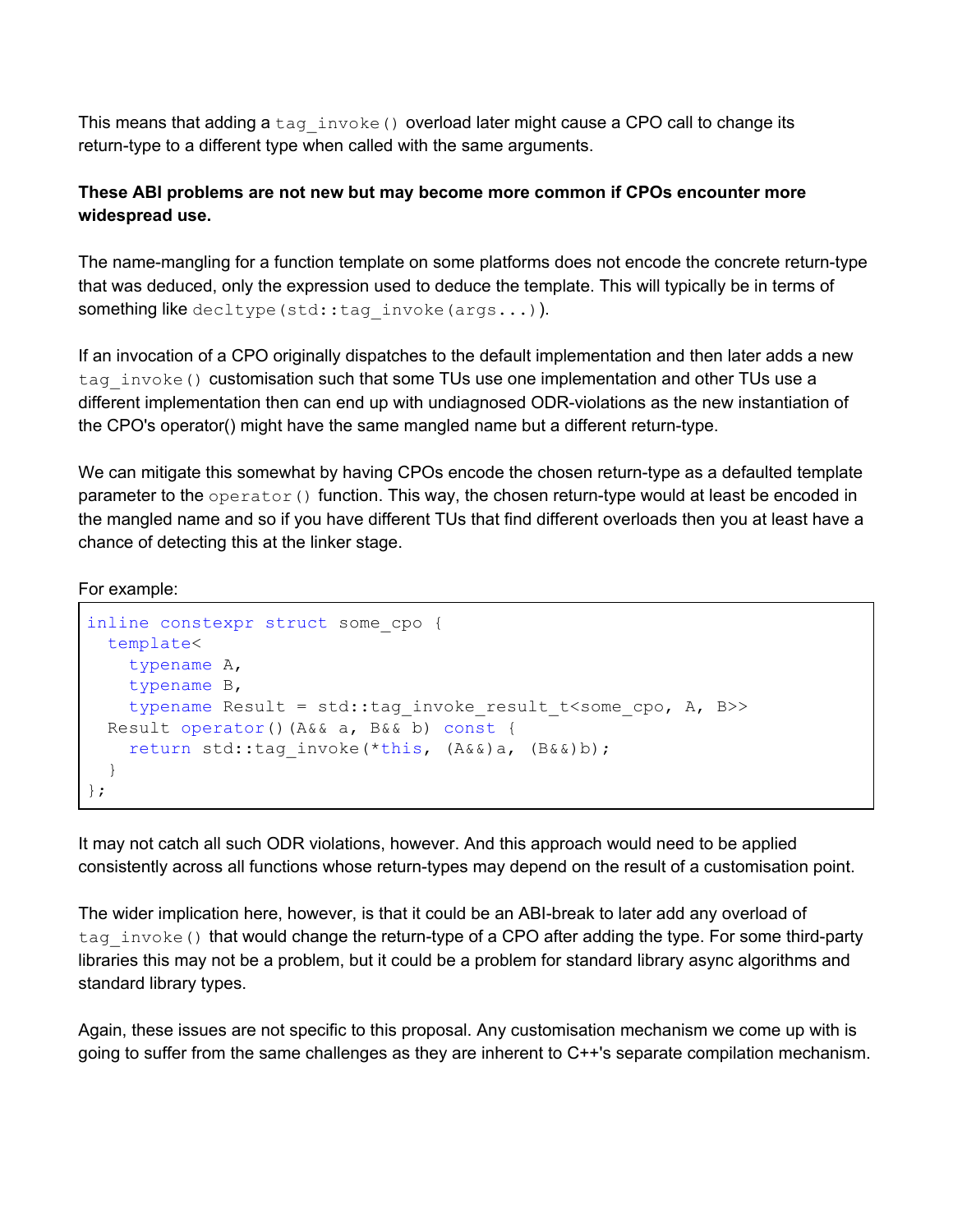## Compile-time impacts

One concern that needs to be investigated further is the impact that having all CPOs dispatch to a single ADL name would have on compile times.

By having every CPO customisable using the same 'tag  $invoke'$  name, if we end up with a large number of types all customising a large number of CPOs then the number of overloads of  $\text{tag} \text{invoke}$ in the overload-set that the compiler needs to consider when resolving the correct overload has the potential to be large and this could potentially impact compile times.

The compile-time impacts can be mitigated somewhat by limiting the number of  $\text{tag}$  invoke overloads that are considered by a given tag invoke ADL call.

This can be achieved by:

- defining CPO types in separate namespaces that do not contain and  $\text{tag}$  invoke() overloads
- declaring  $\text{tag}$  invoke() customisations for particular types as hidden-friends of those types so that these overloads are only considered when that type is an argument to a CPO

In cases where these steps are not enough (*e.g.*, when a CPO takes a large number of arguments), we can further limit the number of associated namespaces and types to inspect by having the CPO dispatch to std::tag\_invoke() with only a subset of the arguments. The tag\_invoke overload thus found would return an invocable object that curries those arguments out. The CPO, after obtaining this invocable by dispatching to  $\text{tag}$  invoke(), would then invoke the invocable with the rest of the arguments.

This should, in the vast majority of cases, present the compiler with only a handful of  $\text{tag} \text{invoke}$ overloads in the overload set for it to sort through during overload resolution.

## **Conclusion**

There is a growing need for being able to define customisable functions in the standard library. The most pressing use-case for them at the moment is in support of the design of executors.

This paper proposes that CPOs should in general be defined in terms of ADL calls to overloads of the tag invoke() function and proposes adding a std::tag invoke helper and some associated concepts and type-traits to help definition of this style of CPO.

This approach to defining CPOs has some advantages over the existing approach of using a separate ADL name for each CPO: it enables building generic adapters that forward through CPO calls, and avoids potential conflicts due to libraries choosing conflicting ADL names.